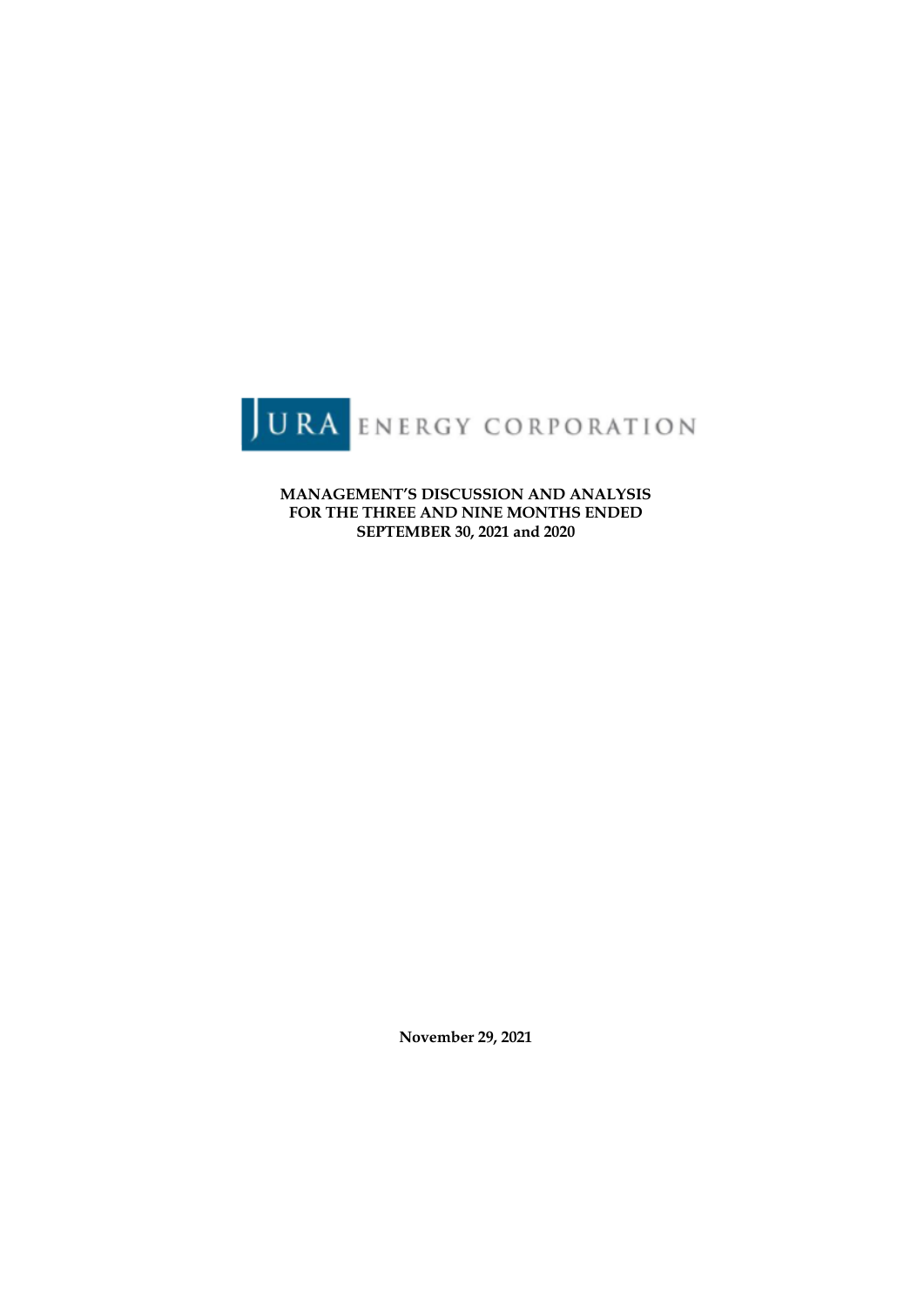### **Introduction**

This Management's Discussion and Analysis ("MD&A") is a review of the results of the consolidated operations of Jura Energy Corporation ("JEC", "Jura" or the "Company") and its subsidiaries Spud Energy Pty Limited ("SEPL"), PetExPro Ltd. ("PEPL"), Frontier Oil and Gas Holdings Limited ("FOGHL") and Frontier Holdings Limited ("FHL") for the three and nine months ended September 30, 2021 and 2020 and the Company's financial position as at September 30, 2021. This MD&A is approved by the Board of Directors (the "Board") on November 29, 2021 and should be read in conjunction with the condensed consolidated interim financial statements of the Company for three and nine months ended September 30, 2021 and 2020, Company's annual audited consolidated financial statements for the years ended December 31, 2020 and 2019 and the Company's annual MD&A for the years ended December 31, 2020 and 2019.

The condensed consolidated interim financial statements of the Company for the three and nine months ended September 30, 2021 and 2020 have been prepared by management in accordance with the International Financial Reporting Standards ("IFRS") as applicable to the interim financial reports including IAS 34 - Interim Financial Reporting, and should be read in conjunction with the annual audited consolidated financial statements of the Company for the years ended December 31, 2020 and 2019 which have been prepared in accordance with IFRS, as issued by the International Accounting Standards Board ("IASB").

The Company uses the United States Dollar ("US\$" or "\$") as its measurement and reporting currency. All amounts reported in this MD&A are stated in United States Dollars unless otherwise indicated.

JEC is listed on the Toronto Stock Exchange Venture Exchange ("TSX-V") and trades under the symbol of "JEC". Additional information relating to JEC is available on SEDAR at www.sedar.com and the Company's website at www.juraenergy.com.

#### **Non IFRS Financial Measures**

This MD&A refers to certain financial measures that are not determined in accordance with IFRS. The terms net revenue per Barrel of Oil Equivalent ("Boe"), production cost per Boe, depletion per Boe and operating netback per Boe are not measures recognized under IFRS and do not have standardized meanings prescribed by IFRS. Management considers these to be important supplemental measures of the Company's performance and believes these measures are frequently used by securities analysts, investors and other interested parties in the evaluation of companies operating in similar industries.

Operating netback is used by research analysts to compare operating performance and the Company's ability to maintain current operations and meet the forecasted capital program. The Company's operating netback is the net result of the Company's revenue (consisting of petroleum and natural gas) net of production costs, excluding depletion of oil and gas properties, as found in the condensed consolidated interim financial statements of the Company, divided by production for the period.

Readers are encouraged to evaluate each adjustment and the reasons the Company considers appropriate for the supplemental analysis. Readers are cautioned, however, that these measures should not be construed as an alternative to net income/(loss) determined in accordance with IFRS as an indication of the Company's performance.

#### **Boe conversions**

The use of the Boe unit of measurement may be misleading, particularly if used in isolation. A Boe conversion ratio of 5.8 thousand cubic feet ("Mcf") equals to 1 Barrel ("Bbl") is based on an energy equivalency conversion method primarily applicable at the burner tip and does not represent a value equivalency at the wellhead.

#### **Forward-Looking Information**

Certain information and statements contained in this MD&A that are not historical facts are forward-looking statements that involve risks and uncertainties. Forward-looking statements include, but are not limited to, operational information, anticipated capital and operating budgets and expenditures, anticipated working capital, estimated costs, sources of financing, the Company's future outlook, expectations regarding the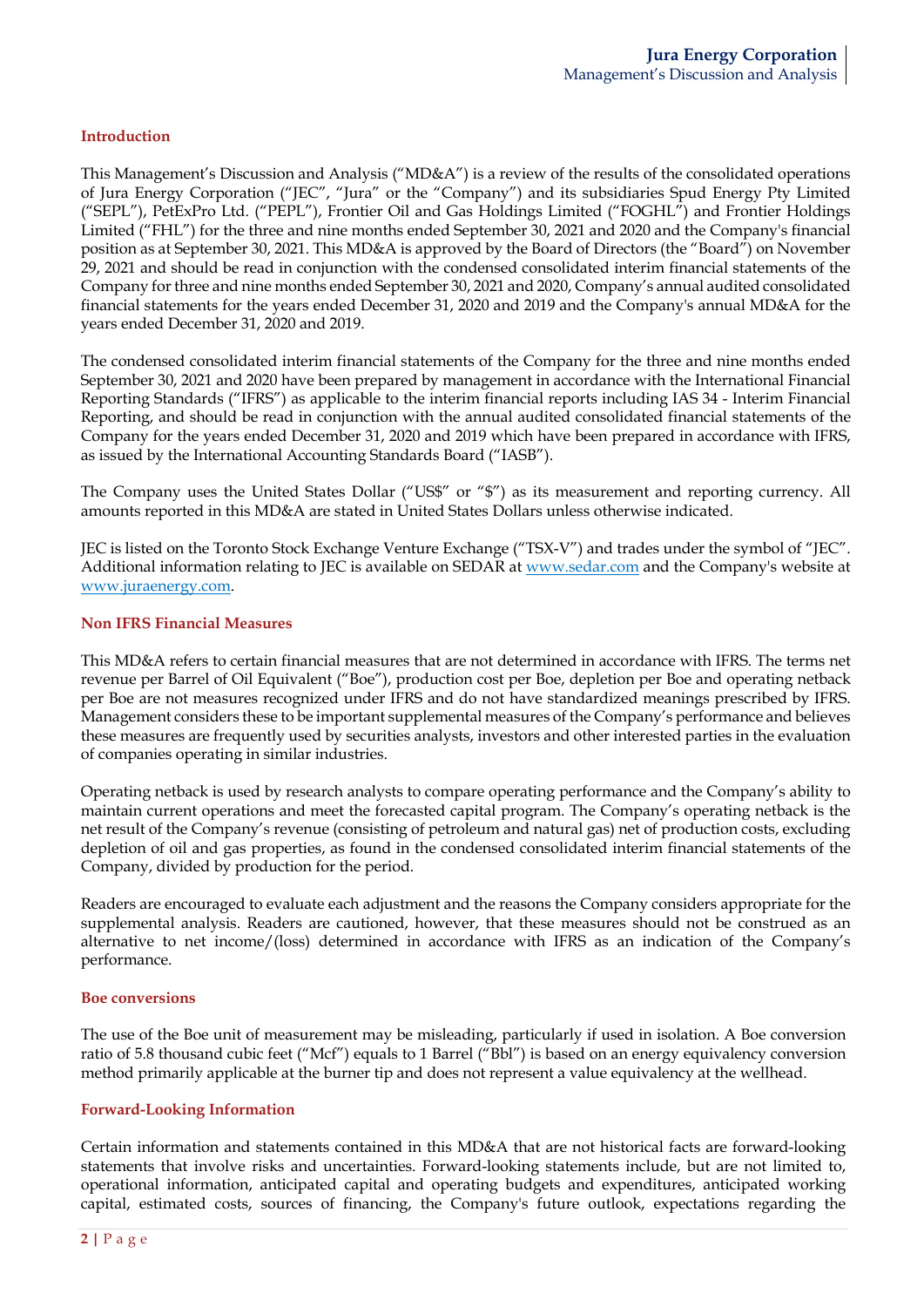commencement and timing of anticipated commercial production from Zainab-1 gas and condensate discovery in Badin IV North exploration license; expected pricing under Pakistan Petroleum (Exploration and Production) Policy, 2012 and other pricing policies; timing for and drilling results of exploration wells in the Badin IV South, Badin IV North and Guddu exploration licenses and expectations regarding the grant of or extension applied in terms of expired exploration licenses and leases by the Government of Pakistan ("GoP"). All statements other than statements of present or historical facts are forward-looking statements. Forward-looking statements typically, but not always, contain words such as "anticipate", "believe", "estimate", "expect", "potential", "could", "forecast", "guidance", "intend", "may", "plan", "predict", "project", "should", "target", "will" or other similar words suggesting future outcomes.

Statements relating to "reserves" are also deemed to be forward-looking statements, as they involve the implied assessment, based on certain estimates and assumptions, that the reserves described can be profitably produced in the future.

Forward-looking statements contained in this MD&A are based on management's current expectations and assumptions regarding future capital and other expenditures (including the amount, nature and sources of funding thereof), future economic conditions, future currency, and exchange rates, future international oil prices, continued political stability, timely receipt of any necessary regulatory approvals, timing of the implementation of applicable petroleum exploration and production policies and the Company's continued ability to employ a qualified team to execute work program in a timely and cost efficient manner, the continued participation of the Company's joint venture partners ("JV Partners") in exploration and development activities, the impact of Company's response to COVID-19 global pandemic, the severity and duration of the COVID-19 pandemic, the potential for a temporary suspension of operations impacted by an outbreak of COVID-19, continued weakness and volatility of crude oil and other petroleum products due to decreased global demand as a result of COVID-19 pandemic, changes in general economic, market and business conditions. In addition, budgets are based upon the Company's current exploration plans and anticipated costs, both of which are subject to changes based on unexpected delays and changes in market conditions.

Although management of the Company believes that the expectations and assumptions reflected in such forwardlooking statements are reasonable, the Company cautions readers and prospective investors in the Company's securities not to place undue reliance on forward-looking statements as, by their nature, they are based on current expectations regarding future events that involve a number of assumptions, inherent risks, and uncertainties which could cause actual results to differ materially from those anticipated by the Company including, but not limited to, those risks as set forth under the heading "Risk Factors". Accordingly, no assurance can be given that any of the events anticipated by the forward-looking statements will transpire or occur or if any of them do so, what benefits the Company will derive therefrom. Should one or more of these risks or uncertainties materialize, or should assumptions underlying forward-looking statements prove incorrect, actual results may vary materially from those described in this MD&A as intended, planned, anticipated, believed, estimated, or expected.

The information contained, herein, is made as of the date of this MD&A, and, except as required by applicable securities law, the Company does not undertake any obligation to update or to revise any of the included forwardlooking statements whether as a result of new information, future events or otherwise. The forward-looking statements contained in this MD&A are expressly qualified by this cautionary statement.

# **Highlights**

The key highlights for the three and nine months period ended September 30, 2021 and up to the date of this MD&A are as follows:

• The Company reported a net loss of \$2.78 million and a net profit of \$0.08 million for the three and nine months period ended September 30, 2021 respectively compared to a net profit of \$1.13 million and \$3.85 million in the comparative period. The net loss for the three months period ended September 30, 2021 and the significant reduction in net profit for the nine months period ended September 30, 2021 is mainly due to recognition of an impairment and a higher depletion charge as a result of reduction in recoverable reserves of the Zarghun South lease, partially offset by an unrealized exchange gain on retranslation of Pakistan Rupee ("PKR") denominated liabilities due to weakening of PKR against US\$ and a reversal of deferred tax liability due to reduction in carrying amount of Company's oil and gas properties;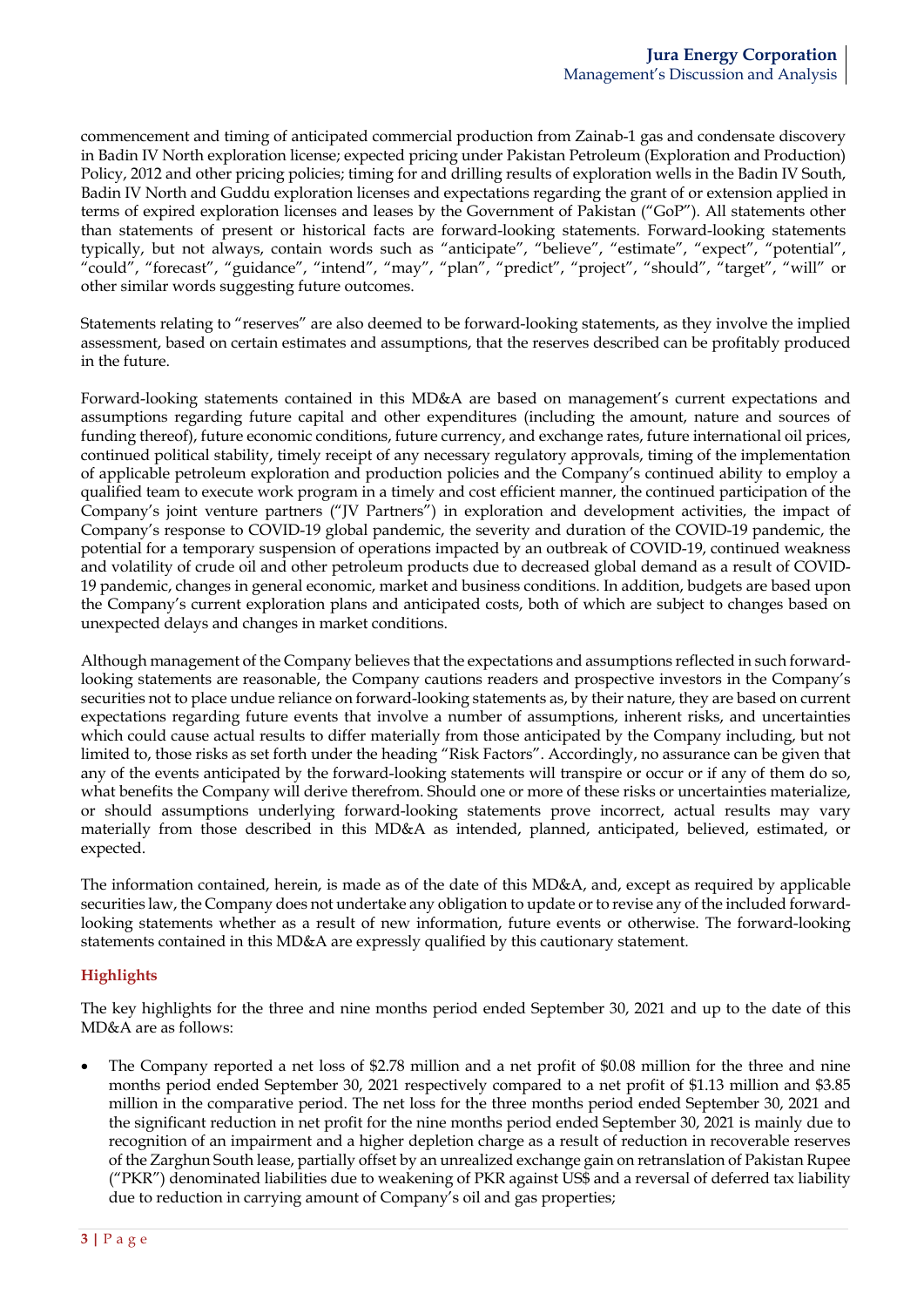- Gross profit for the three and nine months period ended September 30, 2021 was \$0.84 million and \$6.95 million compared to \$2.97 million and \$8.79 million in the comparative period. The reduction in gross profit during the three and nine months period ended September 30, 2021 is due to higher depletion charge as a result of reduction in recoverable reserves of Zarghun South lease;
- Net revenue increased by approximately 12% and 11% respectively during the three and nine months period ended September 30, 2021. The increase in net revenue is mainly due to increase in average realized price as a result of improvement in international crude oil prices, offset by reduction in production;
- Production during the three and nine months period ended September 30, 2021 decreased and increased by approximately 9.27% and 12.08% respectively compared to the three and nine months period ended September 30, 2020. The decrease in production during the three months period ended September 30, 2021 is mainly due to a significant decline in gas production from Zarghun South lease, mainly attributed a significant drop in wellhead flowing pressures and excessive formation water production caused by a water breakthrough in the Dunghan reservoir, offset by increase in production from the Ayesha, Aminah and Ayesha North leases after installation of an amine sweetening unit. The increase in production during the nine months period ended September 30, 2021 is due to the fact that comparative period includes eight months production from Ayesha, Aminah and Ayesha North leases and six months production from ZS-4 development well in Zarghun South lease; and
- On October 16, 2021, the Government of Pakistan awarded petroleum exploration rights in the Nareli Block (3068-9) to SEPL and its JV Partners, Mari Petroleum Company Limited ("MPCL") and Pakistan Oilfields Limited ("POL"). MPCL is the operator of the Nareli Block with a 39% working interest, whereas SEPL and POL have a 29% and 32% working interest.

### **COVID-19 global pandemic**

Beginning in early March 2020 and continuing into 2021, the market conditions precipitated by the COVID-19 global pandemic ("COVID-19"), and subsequent measures intended to limit the outbreak globally, contributed to an unprecedented impact on global commodity prices. With reduced crude oil demand and excess supply, the price of crude oil and other petroleum products deteriorated significantly during the first half of 2020, and although there has been an improvement in the stability of the global oil market in the later parts of 2020 and early 2021, there remains uncertainty regarding the ongoing impact of COVID-19 on global commodity prices.

The Company continues to proactively respond to the safety challenges associated with COVID-19 and remains committed to ensuring the health and safety of all its personnel and the safety and continuity of its operations. The screening procedures and protocols implemented by the Company's COVID-19 task force during the first quarter of 2020 continue to be enhanced to ensure continued safe and reliable operations. Flexibility and adaptability continue to be integral to the Company's response to the pandemic. The Company continues to monitor the developing COVID-19 situation to determine what, if any, additional measures might need to be taken to ensure that the health and safety of its people remain a top priority.

In accordance with the government guidelines and to limit the risk and transmission of COVID-19, the Company has implemented mandatory self-quarantine policies, travel restrictions, enhanced cleaning and sanitation measures, and social distancing measures. The Company believes that it can maintain safe operations with these pandemic-related procedures and protocols in place. Additionally, in order to prevent and/or minimize any COVID-19 outbreak at field sites, the operators have implemented additional measures as part of their pandemic response, including changes to crew size and shift durations, screening measures prior to allowing field access to employees and staff, and mandating the use of masks and other measures to ensure continued safe and reliable operations.

### **Overview of the Company and Operations**

JEC is an international upstream oil and gas exploration and production company. The Company's activities are currently conducted in Pakistan, where it has working interests in the following exploration licenses/leases through its wholly owned subsidiaries Spud Energy Pty Limited ("SEPL") and Frontier Holdings Limited ("FHL"):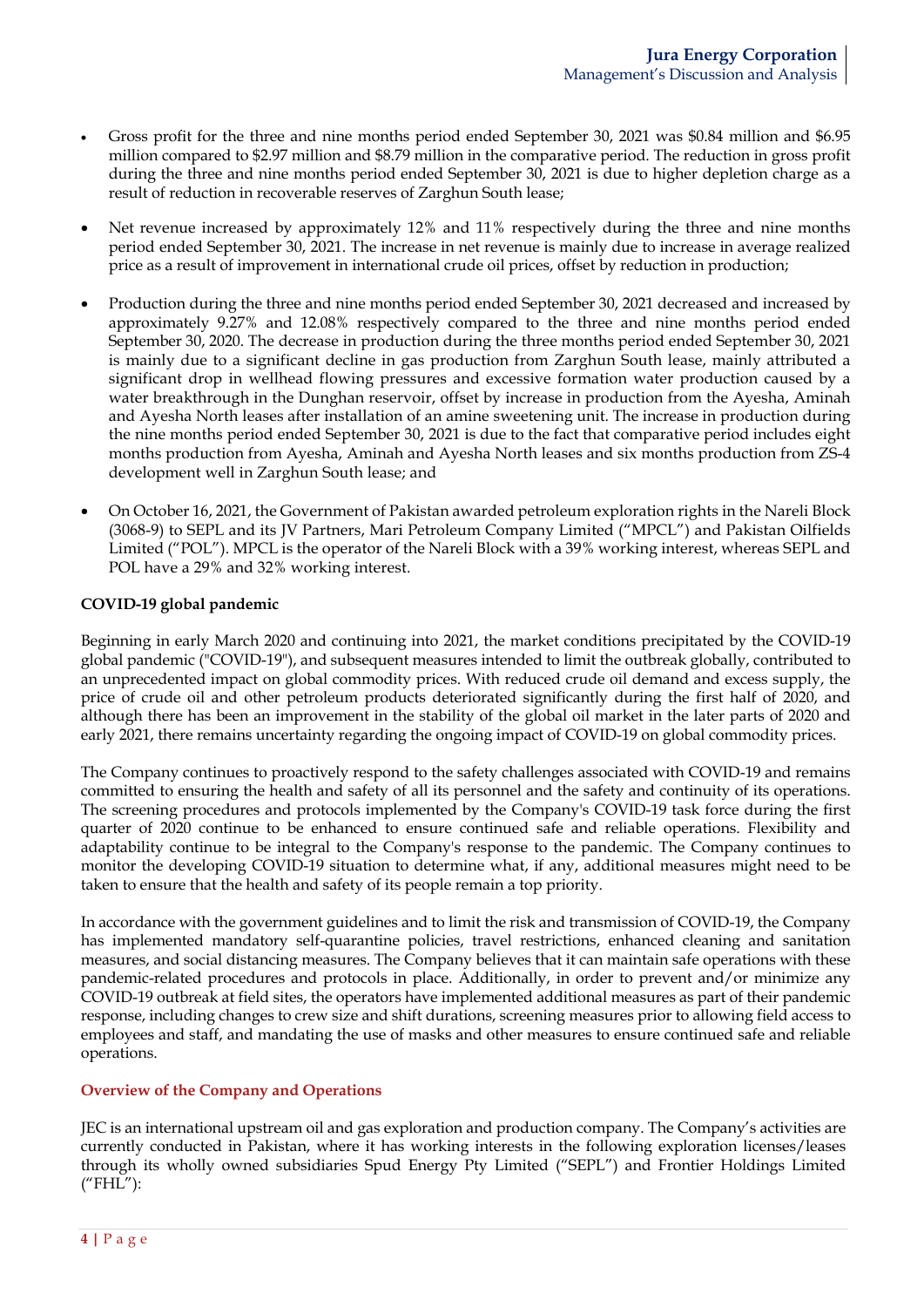| <b>Exploration licenses/leases</b> | <b>Working Interest</b> |                | Operator                                |  |
|------------------------------------|-------------------------|----------------|-----------------------------------------|--|
|                                    | Owner                   | $\binom{0}{0}$ |                                         |  |
| Producing                          |                         |                |                                         |  |
| Zarghun South lease                | <b>SEPL</b>             | 40.00%         | Mari Petroleum Company Limited          |  |
| Reti lease                         | <b>SEPL</b>             | 10.66%         | Oil and Gas Development Company Limited |  |
| Maru lease                         | <b>SEPL</b>             | 10.66%         | Oil and Gas Development Company Limited |  |
| Maru South lease                   | <b>SEPL</b>             | 10.66%         | Oil and Gas Development Company Limited |  |
| Sara lease                         | <b>SEPL</b>             | 60.00%         | Spud Energy Pty Limited                 |  |
| Suri lease                         | <b>SEPL</b>             | 60.00%         | Spud Energy Pty Limited                 |  |
| Badar lease*                       | <b>SEPL</b>             | 7.89%          | Petroleum Exploration (Private) Limited |  |
| Ayesha lease                       | <b>FHL</b>              | 27.50%         | Petroleum Exploration (Private) Limited |  |
| Aminah lease                       | <b>FHL</b>              | 27.50%         | Petroleum Exploration (Private) Limited |  |
| Ayesha North lease                 | <b>FHL</b>              | 27.50%         | Petroleum Exploration (Private) Limited |  |
| Development                        |                         |                |                                         |  |
| Zainab lease                       | <b>FHL</b>              | 27.50%         | Petroleum Exploration (Private) Limited |  |
| Kandra lease*                      | <b>FHL</b>              | 37.50%         | Petroleum Exploration (Private) Limited |  |
| <b>Exploration</b>                 |                         |                |                                         |  |
| Guddu exploration license          | <b>SEPL</b>             | 13.50%         | Oil and Gas Development Company Limited |  |
| Nareli exploration license         | <b>SEPL</b>             | 29.00%         | Mari Petroleum Company Limited          |  |
| Zamzama North exploration license  | <b>SEPL</b>             | 24.00%         | Heritage Oil and Gas Limited            |  |
| Badin IV South exploration license | FHL.                    | 27.50%         | Petroleum Exploration (Private) Limited |  |
| Badin IV North exploration license | FHL                     | 27.50%         | Petroleum Exploration (Private) Limited |  |
| Kandra exploration rights          | <b>FHL</b>              | 35.00%         | Petroleum Exploration (Private) Limited |  |

\*Pursuant to the terms of Settlement Agreement entered into between SEPL, FHL and Petroleum Exploration (Private) Limited ("PEL"), effective August 12, 2016, SEPL and FHL has agreed to assign SEPL's 7.89% working interest in Badar and FHL's 37.5% working interest in Kandra lease to PEL. The applications for the assignment of 7.89% working interest in Badar and 37.5% working interest in Kandra lease have been submitted to Government of Pakistan, the approval of which is expected in due course.

The group structure of the Company is as indicated below:



### **Background of Oil and Gas Properties**

SEPL has operated working interest in two leases and non-operated working interests in four leases (excluding Badar lease) and three exploration licenses. The working interest ranges from 10.66% to 60%.

FHL has non-operated working interests in two exploration licenses, four leases (excluding Kandra lease) and exploration rights within the Kandra lease. The working interest ranges from 27.5% to 35%.

There has been no significant change in the status of activities in the exploration licenses and development leases since the filing of annual MD&A for the year ended December 31, 2020.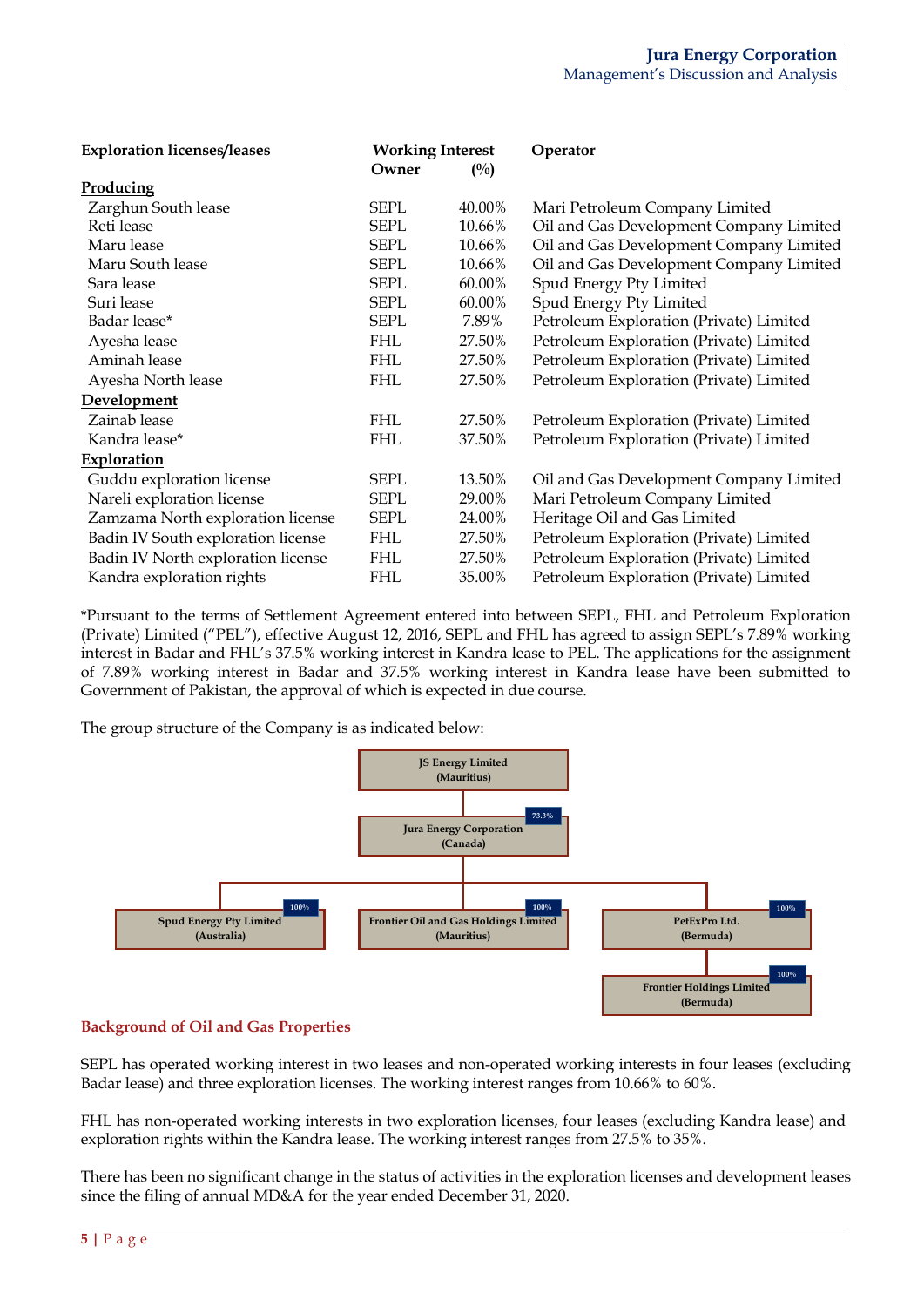# **Performance Overview and Financial Analysis**

|                             |             | 2021       |            |            | 2020       |            |            |            |
|-----------------------------|-------------|------------|------------|------------|------------|------------|------------|------------|
| <b>Description</b>          | Q-3         | $Q-2$      | Q-1        | O-4        | $Q-3$      | $Q-2$      | $Q-1$      | $Q-4$      |
|                             |             |            |            |            |            |            |            |            |
| Net revenue                 | 5,561,455   | 5,426,516  | 4,974,496  | 4,394,233  | 4,960,653  | 6,313,015  | 3,073,597  | 2,582,578  |
| Net profit $/$ (loss)       | (2,779,275) | 2,213,495  | 647,414    | 6,825      | 1,134,480  | 2,936,657  | (224, 643) | (873, 041) |
| Weighted no. of outstanding |             |            |            |            |            |            |            |            |
| share                       | 69,076,328  | 69,076,328 | 69,076,328 | 69,076,328 | 69,076,328 | 69,076,328 | 69,076,328 | 69,076,328 |
| EPS (basic and diluted)     | (0.04)      | 0.03       | 0.01       | 0.02       | 0.04       | 0.04       | (0.00)     | (0.01)     |
| Capital expenditure         | 1,741,048   | 382,076    | 821,419    | 286,655    | 345,171    | 1,185,036  | 3,026,583  | 1,405,858  |
| Assets                      | 54,253,818  | 63,810,850 | 63,389,257 | 63,907,081 | 61,083,951 | 63,677,456 | 58,204,878 | 55,612,584 |
| Long-term liabilities       | 14,547,836  | 19,391,183 | 21,822,199 | 25,358,039 | 25,743,683 | 28,942,746 | 28,007,726 | 20,501,622 |

## **Summary of Quarterly Results**

# **Trend analysis of quarterly information**

### *Net Revenue - (\$ million)*



The increase in net revenue in Q1 and Q2 2020 is due to increase in production after commencement of commercial production from Ayesha, Aminah and Ayesha North leases in February 2020, and ZS-4 development well in Zarghun South lease in April 2020. The decline in net revenue during Q3 and Q4 2020 is due to controlled production from Ayesha, Aminah and Ayesha North leases in order to maintain CO<sub>2</sub> contents in the commingled stream within agreed threshold and application of a retrospective quality discount of 20% on production from Ayesha, Aminah and Ayesha North leases owing to expiry of waiver period for the installation of amine sweetening unit. The increase in net revenue during Q1 and Q2 2021 is due to increase in production from Ayesha, Aminah and Ayesha North leases after installation and commissioning of amine sweetening unit in February 2021. The increase in net revenue during Q3 2021 is due to increase in average realized price as a result of improvement in international crude oil prices offset by significant reduction in production from Zarghun South lease.



#### *Net profit / (loss) - (\$ million)*

The net loss in Q4 2019 and Q1 2020 was mainly due to exchange loss on retranslation of PKR denominated liabilities on account of strengthening of PKR against US\$, recognition of impairment charge as a result of reduction in international crude oil price forecast owing to COVID-19 global pandemic and recognition of additional deferred tax liability due to reduction in value of PKR denominated tax losses and allowances. The net profit during Q2 and Q3 2020, and Q1 2021 is due to increase in revenue after commencement of commercial production from Ayesha, Aminah and Ayesha North leases, and ZS-4 development well in Zarghun South lease. The significant reduction in net profit during Q4 2020 is due to recognition of Zarghun South royalty adjustment, and accrual of management increments and performance incentive and exchange loss on retranslation of PKR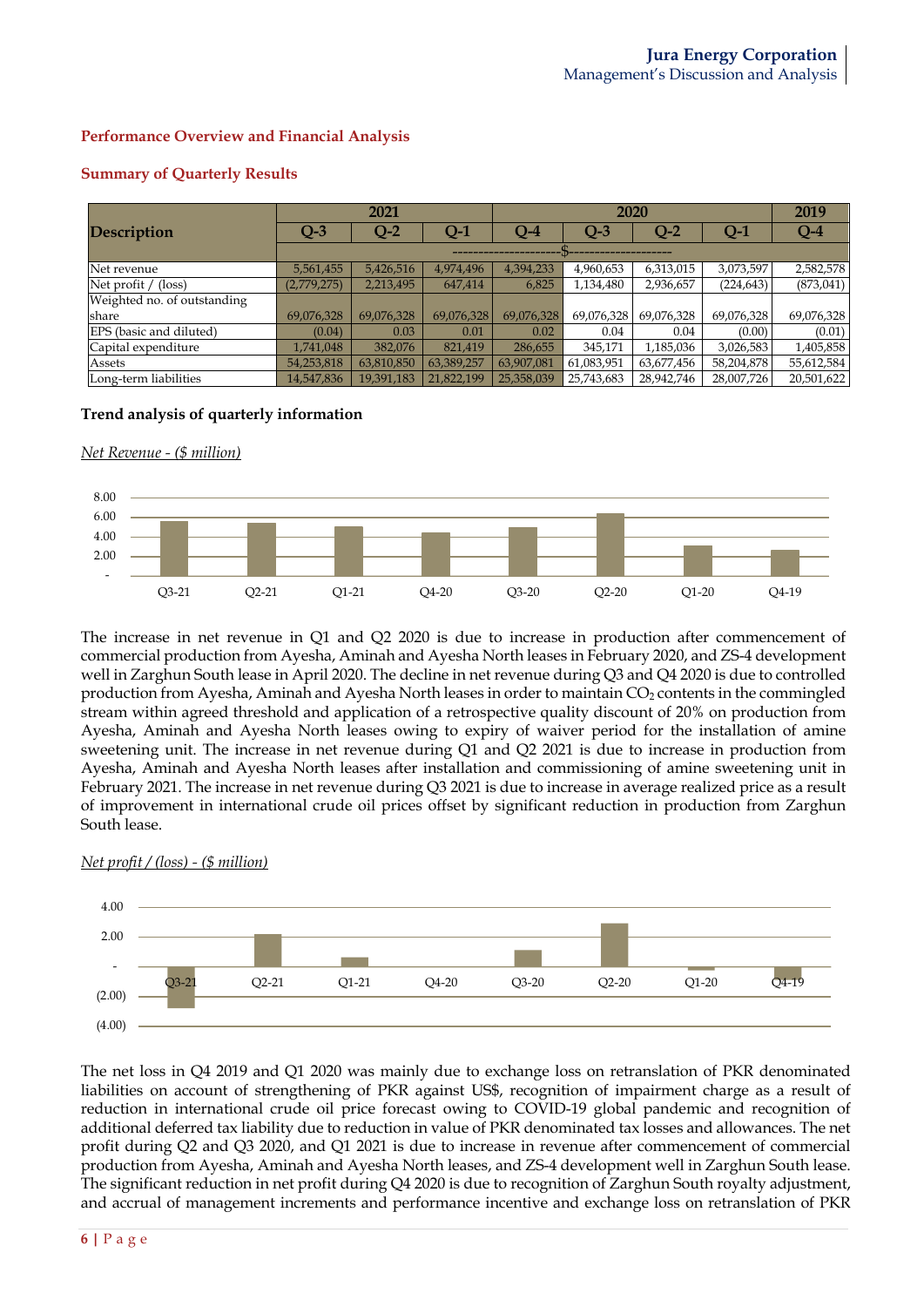denominated liabilities due to strengthening of PKR exchange rate parity against US dollar. The increase in net profit during Q1 and Q2 2021 is due increase in production from Ayesha, Aminah and Ayesha North leases after installation of amine sweetening unit. The net loss during Q3 2021 is due to recognition of an impairment and a higher depletion charge as a result of reduction in recoverable reserves of Zarghun South lease partially offset by unrealized exchange gain on retranslation of PKR denominated liabilities due to weakening of PKR against US\$ and a reversal of deferred tax charge due to reduction in carrying amount of Company's oil and gas properties.

### *Capital expenditure - (\$ million)*



The Company continued to incur significant capital expenditure for the development of its oil and gas properties, and exploration and evaluation assets. Capital expenditure in 2019, 2020 and 2021 mainly relates to drilling of exploration wells in Guddu, 3D and 2D seismic acquisition in Guddu and Zarghun South respectively, development of gas and condensate discoveries in Badin IV South block, drilling of ZS-4 development well in Zarghun South lease and installation of amine sweetening unit in Badin IV South Block.



*Assets - (\$ million)*

The increase in total assets in Q2 and Q4 2020 is mainly due to increase in trade receivables after commencement of production from Ayesha, Aminah and Ayesha North leases, and ZS-4 development well in Zarghun South lease. The reduction in total assets during Q3 2021 is due recognition of impairment of Zarghun South lease due to reduction in recoverable reserves.

*Long term liabilities - (\$ million)*



The increase in long term liabilities during Q1 2020 is due to closing of Askari Bank syndicated term finance facilities. The decrease in long term liabilities since Q3 2020 represents partial repayment of shareholder loan.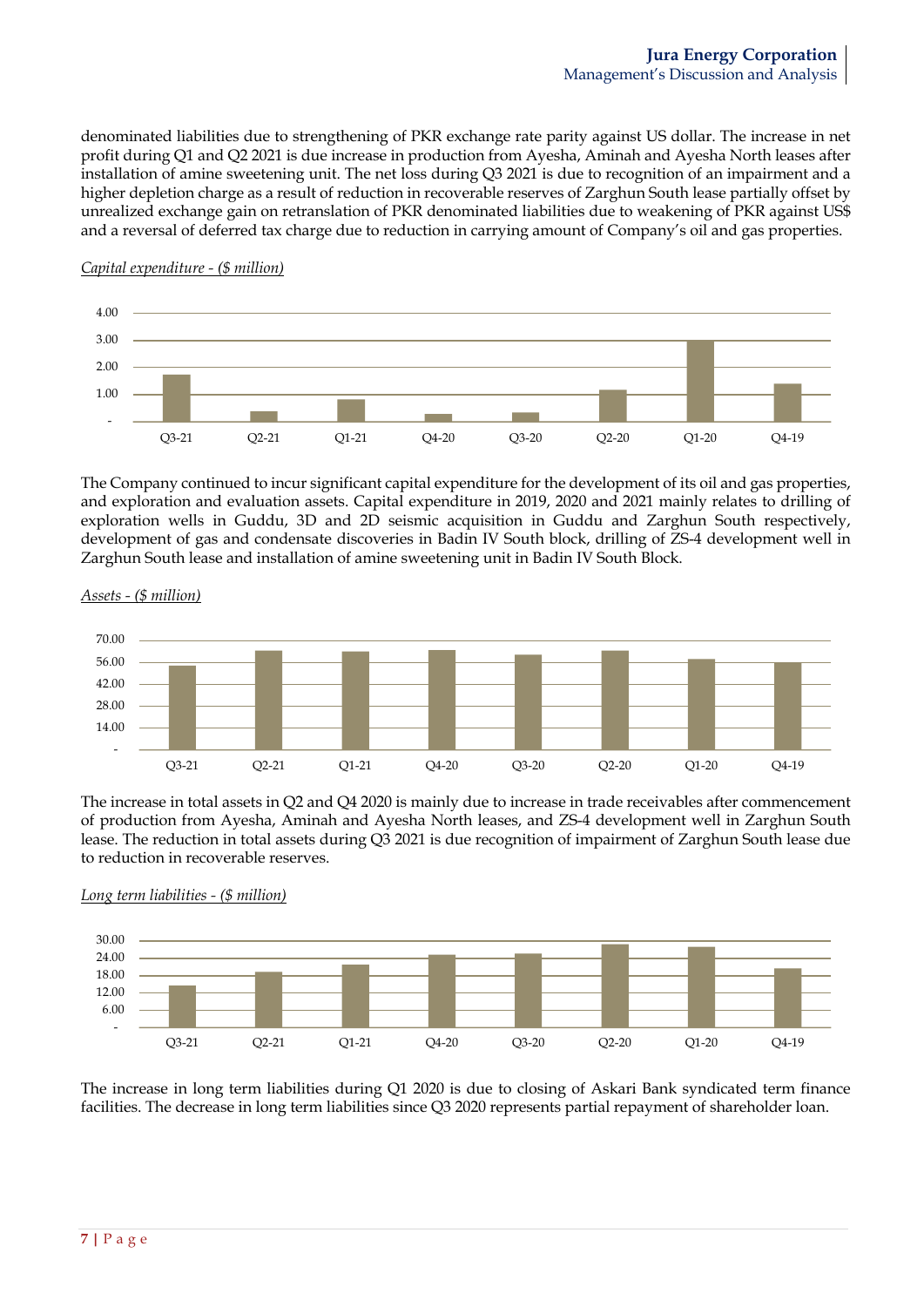# **Financial and Overall Performance Review and Analysis**

### **Review of Financial Results**

### **1. Net profit/(loss)**

| <b>Description</b>   |             | For the three months period<br>ended September 30, |                   | For the nine months period<br>ended September 30, |           |             |
|----------------------|-------------|----------------------------------------------------|-------------------|---------------------------------------------------|-----------|-------------|
|                      | 2021        | 2020                                               | <b>Difference</b> | <b>Difference</b><br>2021<br>2020                 |           |             |
|                      |             |                                                    |                   |                                                   |           |             |
| Net $profit/$ (loss) | (2,779,275) | 1,134,480                                          | (3,913,755)       | 81.634                                            | 3,846,494 | (3,764,860) |

The Company reported a net loss of \$2,779,275 and a net profit of \$81,634 for the three and nine months period ended September 30, 2021, compared to a net profit of \$1,134,480 and \$3,846,494 in the comparative period.

The net loss for the three months period ended September 30, 2021 and significant reduction in net profit for the nine months period ended September 30, 2021 is mainly due to recognition of an impairment and a higher depletion charge as a result of reduction in recoverable reserves of Zarghun South lease partially offset by an unrealized exchange gain on retranslation of PKR denominated liabilities due to weakening of PKR against US\$ and a reversal of deferred tax charge due to reduction in carrying amount of Company's oil and gas properties.

Segment breakdown of net profit/(loss) for the three and nine months period ended September 30, 2021 is as follows:

|          | Three months ended | Nine months ended  |
|----------|--------------------|--------------------|
|          | September 30, 2021 | September 30, 2021 |
|          |                    |                    |
| Canada   | (31, 142)          | (166, 047)         |
| Pakistan | (2,748,133)        | 247,681            |

The segment-wise loss for the period is mainly attributable to the following:

- Canada segment is non-revenue generative. The loss in Canada mainly represents corporate and regulatory expenses.
- Net profit/(loss) of the Pakistan segment represents revenue from sale of gas and condensate, offset by production costs, general and administrative expenses, impairment of oil and gas properties, finance costs and unrealized exchange gain/(loss) on foreign currency denominated liabilities due to strengthening/weakening of PKR exchange rate parity against US%.

### **2. Net revenue**

|                    | For the three months period<br>ended September 30, |                                                                 |                   | For the nine months period<br>ended September 30, |            |                   |  |  |
|--------------------|----------------------------------------------------|-----------------------------------------------------------------|-------------------|---------------------------------------------------|------------|-------------------|--|--|
| <b>Description</b> | 2021                                               | 2020                                                            | <b>Difference</b> | 2021                                              | 2020       | <b>Difference</b> |  |  |
|                    |                                                    |                                                                 |                   |                                                   |            |                   |  |  |
| <b>Sales</b>       | 6,383,909                                          | 5,860,654                                                       | 523,255           | 18,265,497                                        | 16,396,875 | 1,868,622         |  |  |
| Royalty            | (822, 454)                                         | (253, 420)<br>(2,303,030)<br>(900,001)<br>77,547<br>(2,049,610) |                   |                                                   |            |                   |  |  |
| Net revenue        | 5,561,455                                          | 4,960,653                                                       | 600,802           | 15,962,467                                        | 14,347,265 | 1,615,202         |  |  |

Net revenue represents the sale of gaseous hydrocarbons from the Reti, Maru, Maru South, Maru East, Khamiso and Umair(together "Reti-Maru leases"), Ayesha, Aminah and Ayesha North (together "Badin IV South leases"), Sara, Suri and Zarghun South leases net of royalty.

The increase in net revenue during three and nine months period ended September 30, 2021 is mainly due to increase in average realized price as a result of improvement in international crude oil prices offset by reduction in production from Zarghun South lease.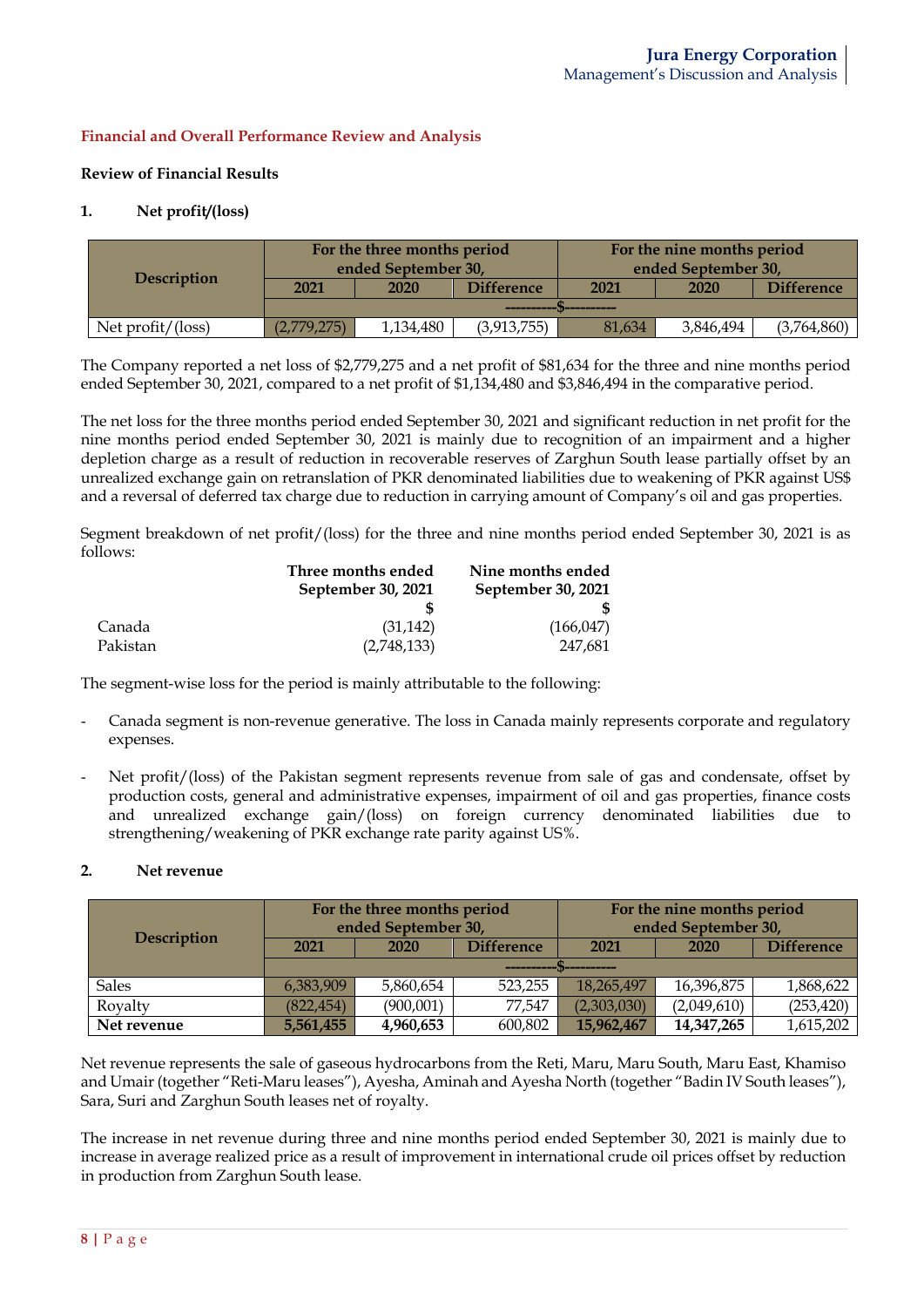A comparison of weighted average daily sale gas volume for the periods presented is as follows:

| <b>Description</b>           |       | For the three months period<br>ended September 30, |                   | For the nine months period<br>ended September 30, |       |                   |  |  |
|------------------------------|-------|----------------------------------------------------|-------------------|---------------------------------------------------|-------|-------------------|--|--|
|                              | 2021  | 2020                                               | <b>Difference</b> | 2021                                              | 2020  | <b>Difference</b> |  |  |
|                              |       |                                                    |                   |                                                   |       |                   |  |  |
| Reti-Maru leases             | 9.63  | 9.86                                               | (0.23)            | 10.26                                             | 10.40 | (0.14)            |  |  |
| Zarghun South lease          | 15.46 | 23.86                                              | (8.40)            | 19.16                                             | 19.15 | 0.01              |  |  |
| <b>Badin IV South leases</b> | 20.64 | 13.11                                              | 7.53              | 17.85                                             | 14.35 | 3.50              |  |  |
| Sara and Suri leases         |       | -                                                  | -                 | 0.25                                              |       | 0.25              |  |  |

Gross production volume and price trends for the periods presented are as follows:

| Description                              |                                   | For the three months period<br>ended September 30, |           |         | For the nine months period<br>ended September 30, |                   |
|------------------------------------------|-----------------------------------|----------------------------------------------------|-----------|---------|---------------------------------------------------|-------------------|
|                                          | <b>Difference</b><br>2021<br>2020 |                                                    |           | 2021    | 2020                                              | <b>Difference</b> |
|                                          |                                   |                                                    |           |         |                                                   |                   |
| Production in Boe                        | 204,411                           | 225,302                                            | (20, 891) | 645,689 | 576,088                                           | 69,601            |
| Price $(\frac{6}{5}$ / Boe) <sup>1</sup> | 31.23                             | 26.01                                              | 5.22      | 28.29   | 28.46                                             | (0.17)            |

*1Refer to non IFRS financial measures.*

The royalty is calculated at 12.5% of revenue. A comparison of royalty cost per Boe for the periods presented is as follows:

|                                            | For the three months period<br>ended September 30, |         |            | For the nine months period<br>ended September 30, |             |                   |
|--------------------------------------------|----------------------------------------------------|---------|------------|---------------------------------------------------|-------------|-------------------|
| <b>Description</b>                         | 2021                                               | 2020    | Difference | 2021                                              | <b>2020</b> | <b>Difference</b> |
|                                            |                                                    |         |            |                                                   |             |                   |
| Production in Boe                          | 204,411                                            | 225,302 | (20, 891)  | 645.689                                           | 576,088     | 69,601            |
| Royalty $(\frac{6}{5}$ / Boe) <sup>1</sup> | (4.02)                                             | (3.99)  | (0.03)     | (3.57)                                            | (3.56)      | (0.01)            |

*1Refer to non IFRS financial measures.*

### **3. Cost of production**

| <b>Description</b>   |           | For the three months period<br>ended September 30, |                   | For the nine months period<br>ended September 30, |           |           |
|----------------------|-----------|----------------------------------------------------|-------------------|---------------------------------------------------|-----------|-----------|
|                      | 2021      | <b>2020</b>                                        | <b>Difference</b> | <b>Difference</b><br>2021<br><b>2020</b>          |           |           |
|                      |           |                                                    |                   |                                                   |           |           |
| Production costs     | 1,145,060 | 684,858                                            | 460,202           | 2,784,351                                         | 2,234,998 | 549,353   |
| Depletion of oil and |           |                                                    |                   |                                                   |           |           |
| gas properties       | 3,572,549 | 1,308,128                                          | 2,264,421         | 6,223,304                                         | 3,324,901 | 2,898,403 |
|                      | 4,717,609 | 1,992,986                                          | 2,724,623         | 9,007,655                                         | 5,559,899 | 3,447,756 |

The significant increase in cost of production during three and nine months period ended September 30, 2021 is due to additional depletion charge as a result of reduction in recoverable reserves of Zarghun South lease.

A comparison of production costs per Boe for the periods presented is as follows:

|                           |         | For the three months period<br>ended September 30, |                   | For the nine months period<br>ended September 30, |         |                   |  |
|---------------------------|---------|----------------------------------------------------|-------------------|---------------------------------------------------|---------|-------------------|--|
| Description               | 2021    | <b>2020</b>                                        | <b>Difference</b> | 2021                                              | 2020    | <b>Difference</b> |  |
|                           |         |                                                    |                   |                                                   |         |                   |  |
| Production in Boe         | 204,411 | 225,302                                            | (20, 891)         | 645,689                                           | 576,088 | 69,601            |  |
| Production costs          |         |                                                    |                   |                                                   |         |                   |  |
| (\$<br>$Boe$ <sup>1</sup> | 5.60    | 3.04                                               | 2.56              | 4.31                                              | 3.88    | 0.43              |  |

*1Refer to non IFRS financial measures.*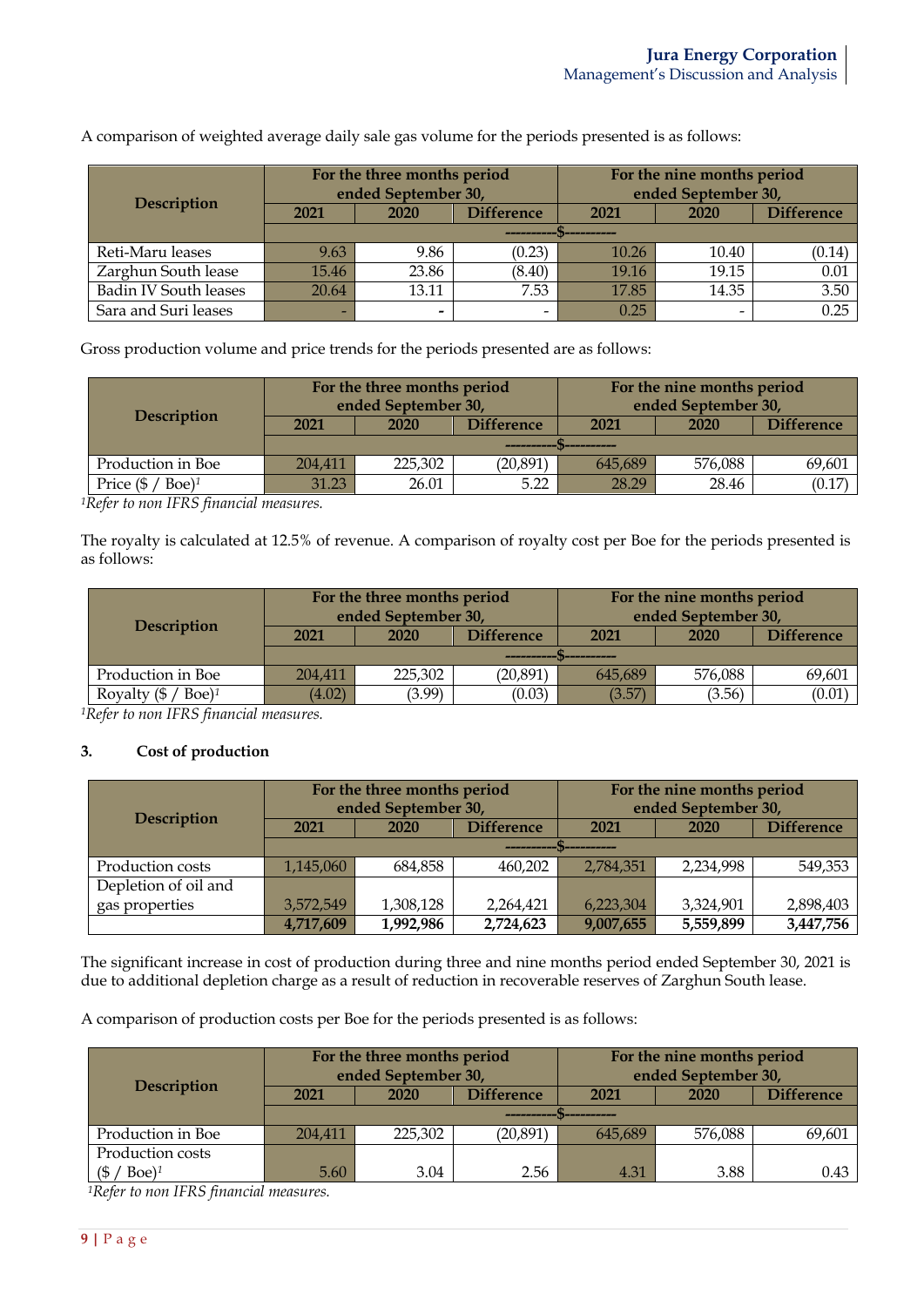The increase in production cost per Boe during the three months period ended September 30, 2021 is due to additional operating costs associated with the amine sweetening unit installed in the Badin IV South block.

| Description                                   |         | For the three months period<br>ended September 30, |                   | For the nine months period<br>ended September 30, |         |                   |
|-----------------------------------------------|---------|----------------------------------------------------|-------------------|---------------------------------------------------|---------|-------------------|
|                                               | 2021    | 2020                                               | <b>Difference</b> | 2021                                              | 2020    | <b>Difference</b> |
|                                               |         |                                                    |                   |                                                   |         |                   |
| Production in Boe                             | 204,411 | 225,302                                            | (20, 891)         | 645,689                                           | 576,088 | 69,601            |
| Depletion of oil and gas                      |         |                                                    |                   |                                                   |         |                   |
| properties $(\frac{6}{3}$ / Boe) <sup>1</sup> | 17.48   | 5.81                                               | 11.67             | 9.64                                              | 5.77    | 3.87              |

Comparative depletion cost per Boe for the periods presented are as follows:

*1Refer to non IFRS financial measures.*

The significant increase in depletion per Boe during the three and nine months period ended September 30, 2021 is due to additional depletion charge as a result of reduction in recoverable reserves of Zarghun South lease.

### **4. General and administrative expenses**

|                         |         | For the three months period<br>ended September 30, |                   | For the nine months period<br>ended September 30, |           |          |
|-------------------------|---------|----------------------------------------------------|-------------------|---------------------------------------------------|-----------|----------|
| <b>Description</b>      | 2021    | <b>2020</b>                                        | <b>Difference</b> | <b>Difference</b><br>2020<br>2021                 |           |          |
|                         |         |                                                    |                   |                                                   |           |          |
| General and             |         |                                                    |                   |                                                   |           |          |
| administrative expenses | 389,509 | 615,985                                            | (226, 476)        | 1,418,105                                         | 1,488,200 | (70,095) |

The reduction in general and administrative expenses is due to adjustement of provision of workers' profit participation fund as a result of net loss of Pakistan Branch of SEPL.

Segment breakdown of general and administrative expenses for three and nine months ended September 30, 2021 are as follows:

|          | Three months ended | Nine months ended  |
|----------|--------------------|--------------------|
|          | September 30, 2021 | September 30, 2021 |
|          |                    |                    |
| Canada   | 29.723             | 157.821            |
| Pakistan | 359.786            | 1,260,284          |

#### **5. Exchange gain/(loss) – net**

|                               | For the three months period<br>ended September 30, |           |            | For the nine months period<br>ended September 30, |           |                   |
|-------------------------------|----------------------------------------------------|-----------|------------|---------------------------------------------------|-----------|-------------------|
| <b>Description</b>            | 2021                                               | 2020      | Difference | 2021                                              | 2020      | <b>Difference</b> |
|                               | .                                                  |           |            |                                                   |           |                   |
| Exchange gain/(loss) -<br>net | 1,652,213                                          | (286,086) | 1,938,299  | 1,264,576                                         | 1,024,357 | 240.219           |

The currency translation exchange (loss)/gain is due to (strengthening)/weakening of PKR exchange rate parity against US\$.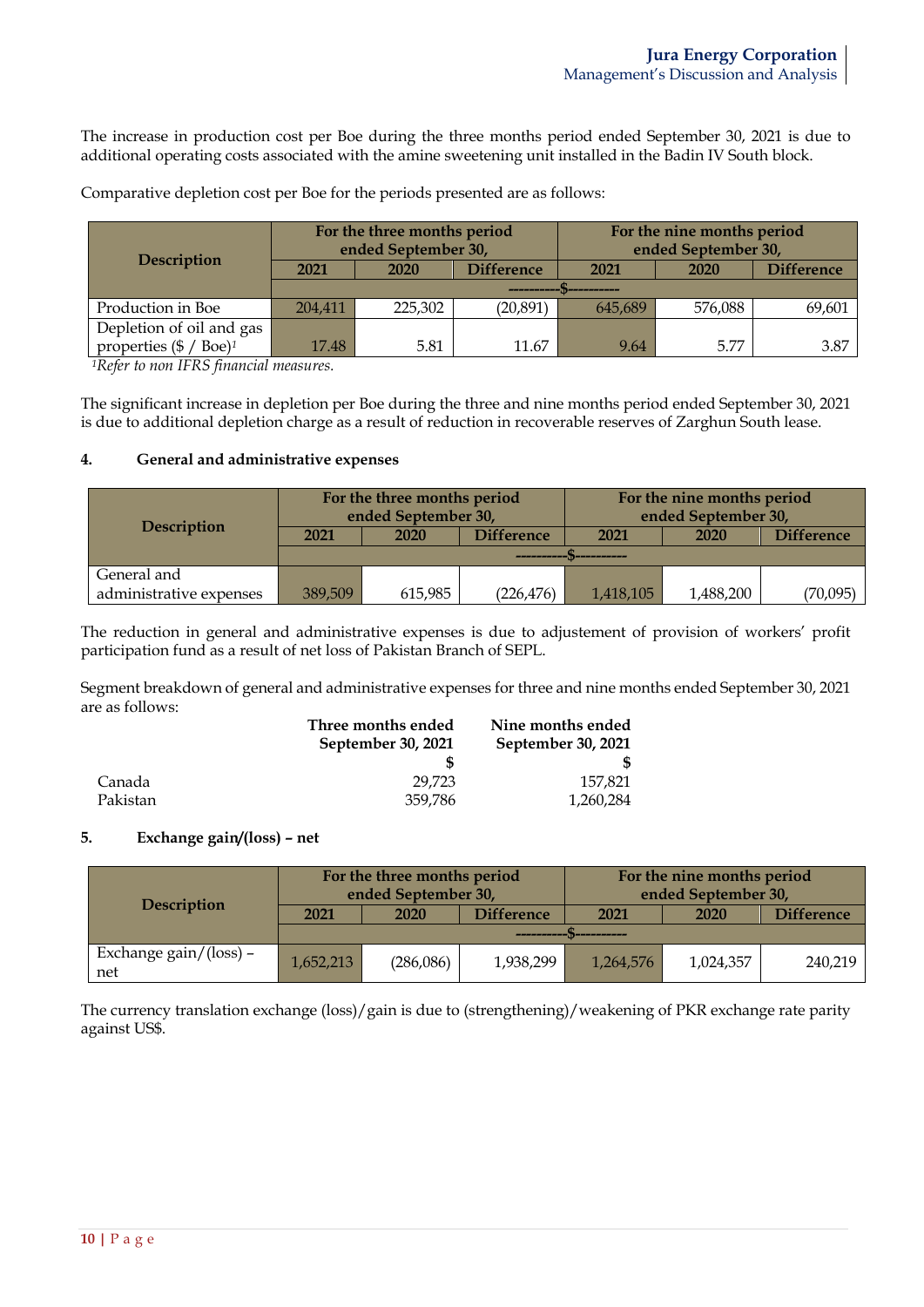### **6. Finance costs**

|                        |         | For the three months period<br>ended September 30, | For the nine months period<br>ended September 30, |           |           |                   |
|------------------------|---------|----------------------------------------------------|---------------------------------------------------|-----------|-----------|-------------------|
| Description            | 2021    | 2020                                               | <b>Difference</b>                                 | 2021      | 2020      | <b>Difference</b> |
|                        |         |                                                    |                                                   |           |           |                   |
| Interest on amount due |         |                                                    |                                                   |           |           |                   |
| to related parties     | 120,338 | 327,109                                            | (206,771)                                         | 583,918   | 1,070,119 | (486, 201)        |
| Interest on borrowings | 308,748 | 418,801                                            | (110, 053)                                        | 999,942   | 1,355,077 | (355, 135)        |
| Accretion on asset     |         |                                                    |                                                   |           |           |                   |
| retirement obligation  | 11,656  | 19,287                                             | (7,631)                                           | 34,967    | 56,073    | (21, 106)         |
| Late payment surcharge |         |                                                    |                                                   |           |           |                   |
| on payments            |         | 30,336                                             | (30, 336)                                         |           | 48,669    | (48, 669)         |
|                        | 440,742 | 795,533                                            | (354, 791)                                        | 1,618,827 | 2,529,938 | (911, 111)        |

The reduction in interest on amounts due to related parties and borrowings is due to reduction in carrying amount of these financing facilities.

### **7. Operating netback**

|                        | For the three months period                |            | For the nine months period |             |             |                   |
|------------------------|--------------------------------------------|------------|----------------------------|-------------|-------------|-------------------|
| <b>Description</b>     | ended September 30,<br>ended September 30, |            |                            |             |             |                   |
|                        | 2021                                       | 2020       | <b>Difference</b>          | 2021        | 2020        | <b>Difference</b> |
|                        |                                            |            |                            |             |             |                   |
| Net revenue            | 5,561,455                                  | 4,960,653  | 600,802                    | 15,962,467  | 14,347,265  | 1,615,202         |
| Production costs       | (1, 145, 060)                              | (684, 858) | (460,202)                  | (2,784,351) | (2,234,998) | (549, 353)        |
| Operating netback      | 4,416,395                                  | 4,275,795  | 140,600                    | 13,178,116  | 12,112,267  | 1,065,849         |
| Production in Boe      | 204,411                                    | 225,302    | (20, 891)                  | 645,689     | 576,088     | 69,601            |
| Operating Netback (\$/ |                                            |            |                            |             |             |                   |
| $Boe$ <sup>1</sup>     | 21.61                                      | 18.98      | 2.63                       | 20.41       | 21.03       | (0.62)            |

*1Refer to non IFRS financial measures.*

### **Impairment of Oil and Gas Properties**

During the current period, the gas production from Zarghun South lease was significantly lower than the forecast prepared by the independent reserves valuer in its report prepared as at December 31, 2020. The decline in gas production is attributed to a significant drop in wellhead flowing pressures and excessive formation water production caused by a water breakthrough in the naturally fractured Dunghan reservoir. As a result, the management carried out an impairment test for its Cash Generating Units in accordance with the accounting policy stated in note 3 (xv-b) of the Company's annual audited financial statements for the year ended December 31, 2020. The tests were performed using a fair value less cost of disposal methodology using a discounted cash flow model.

The fair value of each Cash Generating Unit ("CGU") was categorized as Level 3 fair value based on the unobservable inputs used. The determination of the recoverable amount of a CGU involves several assumptions and estimates which are subject to estimation uncertainty, as well as a significant degree of judgment. Significant estimates involved in the calculation include pricing assumptions, production and cost assumptions and the appropriate discount rate. The Company engages an independent reserves valuer to prepare an annual reserve report, which contains the pricing, production and cost assumptions that form the basis for determining the recoverable amount of each CGU. For CGU-I and CGU-III, the most recent report is prepared as at December 31, 2020, and therefore adjustments were made to reflect the updated crude oil price forecast as at October 1, 2021 as provided by the Company's independent reserves valuer. For CGU-II (which include Zarghun South lease), the Company engaged the independent reserves valuer to provide an updated reserves estimates as at September 30, 2021. Other adjustments to the reports were made as necessary to reflect the change in the economic environment. The future net cash flows are calculated by applying forecasted prices of gas reserves to estimated future production of proved and probable gas reserves, less estimated future expenditures to be incurred in developing and producing the proved and probable reserves. The present value of estimated future net cash flows is computed using an after-tax discount rate of 15%. The discount rate used reflects the specific risks relating to the underlying CGUs. As a result of the impairment tests, an impairment charge of \$5.95 million was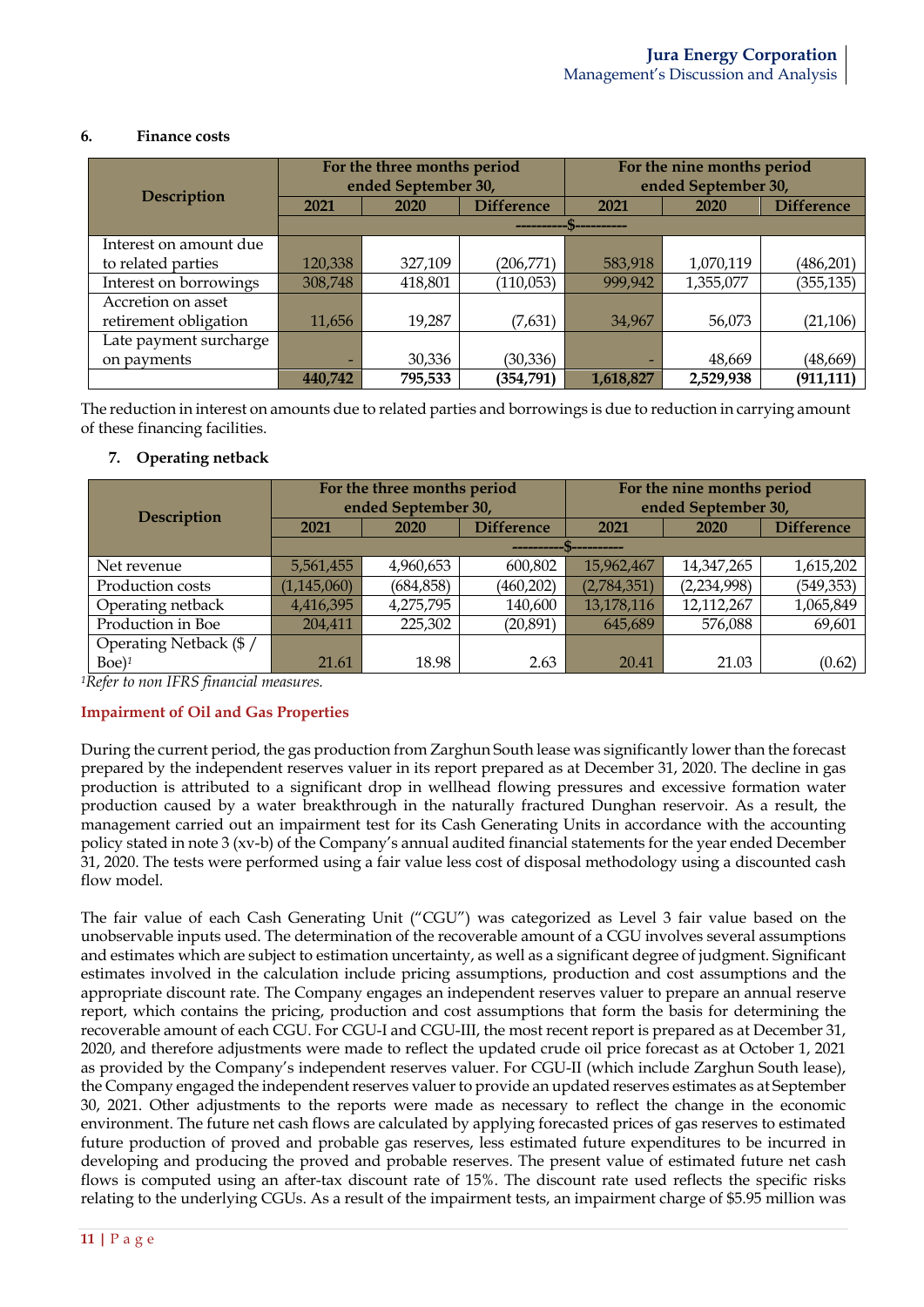recorded for CGU-II. At September 30, 2021, the recoverable amount of CGU-II was \$20.89 million. No impairment is required to be recognized for CGU-I and CGU-III.

The crude oil price forecast used to determine the recoverable amount are \$72.50/bbl in 2022, \$68.85/bbl in 2023, \$66.07/bbl in 2024, \$67.39/bbl in 2025 and an annual escalation of approximately 2% after 2025.

Estimates of the recoverable amounts are sensitive to discount rate. A 1% increase/decrease in the discount rate would result in decrease/increase in the recoverable amount of CGU-II by \$0.63 million and \$0.67 million respectively.

### **Provisions, Contingencies and Commitments**

### **Contingencies and Commitments**

There has been no material change in contingencies as disclosed in the latest consolidated annual audited financial statements of the Company for the year ended December 31, 2020.

### **Financial Commitments**

The Company's financial commitments mainly consist of minimum work commitments related to its exploration licenses and approved authorities for expenditure. The following table summarizes the financial commitments of the Company as at September 30, 2021 and December 31, 2020. These financial commitments are expected to be funded through internal cash generation and debt and/or equity financing.

| <b>Description</b>                                                  | September<br>30, 2021 | December<br>31, 2020 |
|---------------------------------------------------------------------|-----------------------|----------------------|
|                                                                     |                       |                      |
| Minimum capital commitments related to exploration licenses         | 2,972,086             | 2,972,086            |
| Commitments under approved authority for expenditures               | 266,500               | 558,550              |
| Commitment under sale and purchase agreement for the acquisition of |                       |                      |
| Energy Exploration Limited, a related party                         | 1.000                 | 1,000                |
| <b>Total</b>                                                        | 3,239,586             | 3,531,636            |

### **Going Concern and Liquidity**

At September 30, 2021, the Company had current assets of \$14.81 million comprising accounts and other receivables of \$11.28 million, restricted cash of \$2.57 million and cash and cash equivalents of \$0.96 million. Total current liabilities were \$21.71 million comprising accounts payable and accrued liabilities of \$15.17 million and current portion of borrowings and amounts due to related parties of \$6.54 million. During the nine months period ended September 30, 2021 the Company reported a net profit of \$0.08 million (September 30, 2020: \$3.85 million). As at September 30, 2021, the Company has an accumulated deficit of \$47.78 million (December 31, 2020: \$47.86 million). In addition to its ongoing working capital requirements, the Company also has financial commitments as at September 30, 2021 that amounted to \$3.24 million.

The Company's operating performance has improved significantly after commencement of production from Ayesha, Aminah and Ayesha North leases and a fourth well in the Zarghun South lease, however, until the Company shows a history of sustained earnings and reduction in financial liabilities there are material uncertainties that raise significant doubt as to the ability of the Company to continue as a going concern and, accordingly, the appropriateness of the use of the accounting principles applicable to a going concern.

The condensed consolidated interim financial statements of the Company for the three and nine months ended September 30, 2021 do not reflect the adjustments to the carrying values of assets and liabilities and the reported revenues and expenses and balance sheet classifications that would be necessary if the Company was unable to realize its assets and settle its liabilities as a going concern in the normal course of operations. Such adjustments could be material.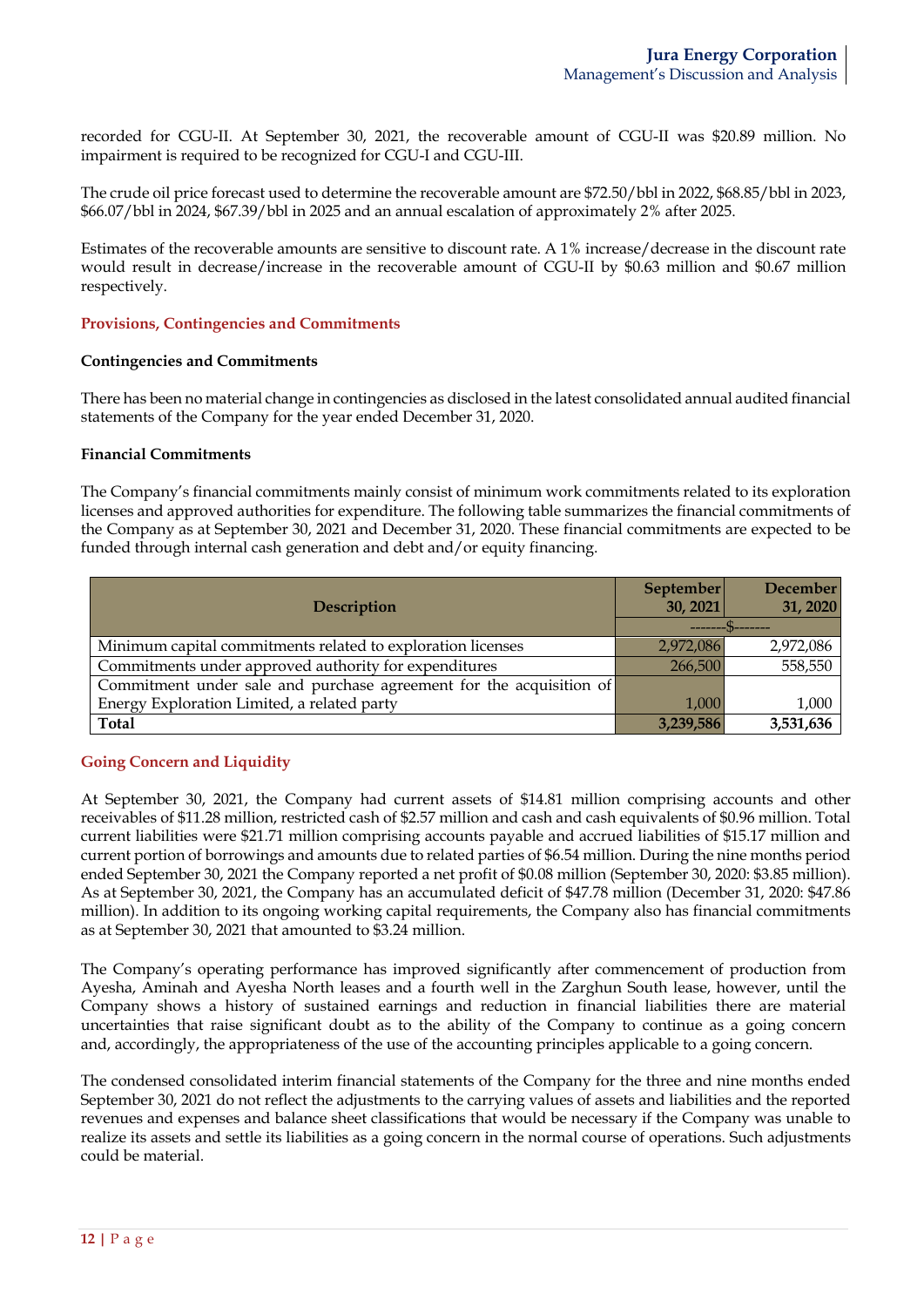### **Results of Operations**

The following table summarizes the working capital of the Company as at September 30, 2021 as compared to December 31, 2020:

| <b>Description</b>                | As at September As at December<br>30, 2021 | 31, 2020     |  |
|-----------------------------------|--------------------------------------------|--------------|--|
|                                   |                                            |              |  |
| Current assets                    | 14,810,675                                 | 15,304,588   |  |
| <b>Current liabilities</b>        | (21,710,220)                               | (20,651,238) |  |
| <b>Working capital deficiency</b> | (6,899,545)                                | (5,346,650)  |  |

#### **Contractual Obligations**

The following table sets forth the contractual obligations of the Company as at September 30, 2021:

|                                        | Payments due by period |             |                          |                          |           |
|----------------------------------------|------------------------|-------------|--------------------------|--------------------------|-----------|
| Description                            | <b>Total</b>           | Less than 1 | 1-3 years                | 4-5 years                | After 5   |
|                                        |                        | year        |                          |                          | years     |
|                                        |                        |             |                          |                          |           |
| Minimum capital commitments related    |                        |             |                          |                          |           |
| to exploration licenses <sup>(1)</sup> | 2,972,086              | 2,972,086   |                          |                          |           |
| Commitments under approved AFEs        | 266,500                | 266,500     | $\overline{\phantom{a}}$ |                          |           |
| Purchase obligations <sup>(2)</sup>    | 1,000                  | 1,000       | $\overline{\phantom{0}}$ | -                        |           |
| Other obligations <sup>(3)</sup>       | 36,258,056             | 21,710,220  | 7,618,565                | $\overline{\phantom{a}}$ | 6,929,271 |
| Total contractual obligations          | 39,497,642             | 24,949,806  | 7,618,565                | $\qquad \qquad$          | 6,929,271 |

**Notes:**

(1) "Obligations related to exploration licenses" means the obligations which are legally binding on the Company pursuant to the terms of the relevant Petroleum Concession Agreement.

(2) "Purchase obligation" means a binding sale and purchase agreement entered into by the Company with respect to the acquisition of EEL that specifies all significant terms related thereto, and the timing of the transaction.

(3) "Other obligations" means other financial liabilities reflected in the Company's statement of financial position.

#### **Off-Balance Sheet Arrangements**

JEC did not have any off-balance sheet arrangements as at September 30, 2021.

#### **Transactions with Related Parties**

The Company's related parties with significant transactions during the year include its majority shareholder, JS Energy Limited, JS Bank Limited, an associated entity, and key management personnel. Details of transactions with related parties are as follows:

#### *Transactions with majority shareholder*

JS Energy Limited, which is the majority shareholder of JEC, has provided financial support to SEPL in the form of an interest-bearing bridge loan and a short-term loan. The loans carry interest at the rate of 11% per annum compounded quarterly. The changes in loan balances during the applicable periods and balances outstanding as at September 30, 2021 and December 31, 2020 are as follows:

| Description                                | September<br>30, 2021 | <b>December</b><br>31, 2020 |
|--------------------------------------------|-----------------------|-----------------------------|
|                                            |                       |                             |
| Bridge loan                                |                       |                             |
| Balance payable at beginning of the period | 7,202,864             | 11,933,431                  |
| Interest accrued during the period         | 306,667               | 1,170,610                   |
| Principal repaid during the period         | (7,161,698)           | (932, 796)                  |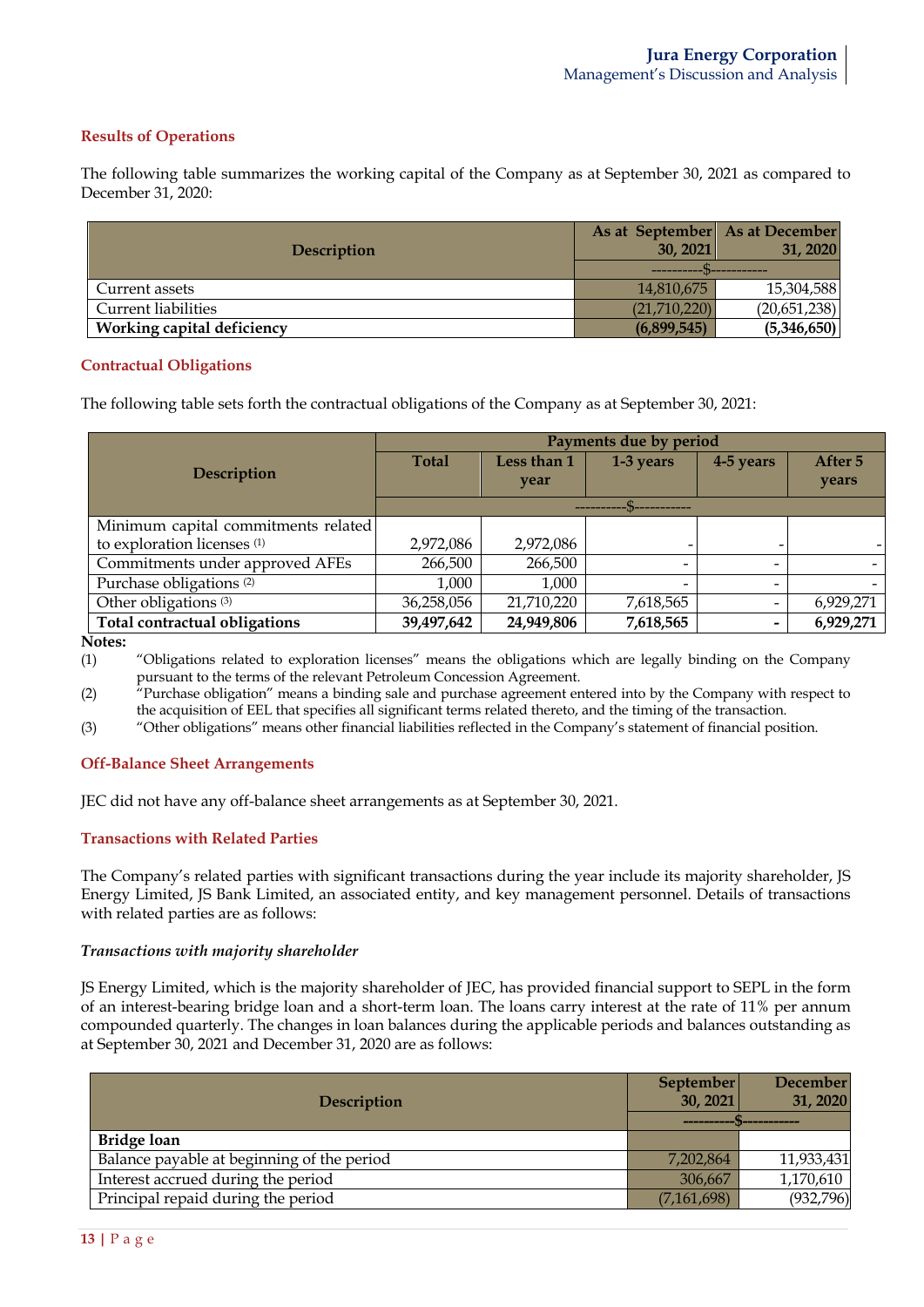|                                             | September  | <b>December</b> |
|---------------------------------------------|------------|-----------------|
| <b>Description</b>                          | 30, 2021   | 31, 2020        |
|                                             |            |                 |
| Interest paid during the period             | (338, 302) | (4,694,661)     |
| Payments (made)/ received on behalf of JSEL | 273,720    | (273, 720)      |
| Balance payable at end of the period        | 283,251    | 7,202,864       |
| Short-term loan                             |            |                 |
| Balance payable at beginning of the period  |            | 822,739         |
| Interest accrued during the period          |            | 9,804           |
| Principal repaid during the period          |            | (820, 607)      |
| Interest paid during the period             |            | (11, 936)       |
| Balance payable at end of the period        |            |                 |

## *Transactions with associated entity – JS Bank Limited*

JS Bank is a participant in Askari Bank syndicated term finance facilities with a participation of PKR 550 million (equivalent \$3.22 million). Further, JS Bank has also provided running finance facilities of PKR 625 million (equivalent \$3.66 million).

The changes in loan balances during the applicable periods and balances outstanding as at September 30, 2021 and December 31, 2020 are as follows:

|                                                | September  | <b>December</b> |
|------------------------------------------------|------------|-----------------|
| Description                                    | 30, 2021   | 31, 2020        |
|                                                |            |                 |
| <b>AKBL Syndicated term finance facilities</b> |            |                 |
| Balance payable at beginning of the period     | 3,385,343  |                 |
| Loan received during the period                |            | 3,367,645       |
| Interest accrued during the period             | 272,845    | 361,134         |
| Principal repaid during the period             | (438, 904) |                 |
| Interest paid during the period                | (251, 192) | (274, 328)      |
| Exchange loss/(gain) on retranslation          | (166, 112) | (69, 108)       |
| Balance payable at end of the period           | 2,801,980  | 3,385,343       |
|                                                |            |                 |

| Description                                     | September<br>30, 2021 | <b>December</b><br>31, 2020 |
|-------------------------------------------------|-----------------------|-----------------------------|
|                                                 |                       |                             |
| <b>Running finance facilities</b>               |                       |                             |
| Balance payable at beginning of the period      | 3,968,181             |                             |
| Facility (settled) / utilized during the period | (77, 370)             | 3,815,722                   |
| Interest accrued during the period              | 277,251               | 185,773                     |
| Interest paid during the period                 | (262, 825)            | (66, 595)                   |
| Exchange loss on retranslation                  | (232, 265)            | 33,281                      |
| Balance payable at end of the period            | 3,672,972             | 3,968,181                   |
|                                                 |                       |                             |
| <b>ABPL Syndicated credit facilities</b>        |                       |                             |
| Balance payable at beginning of the period      |                       | 1,578,859                   |
| Interest accrued during the period              |                       | 38,810                      |
| Principal repaid during the period              |                       | (1,552,046)                 |
| Interest paid during the period                 |                       | (64, 702)                   |
| Exchange gain on retranslation                  |                       | (921)                       |
| Balance payable at end of the period            |                       |                             |
|                                                 |                       |                             |
| <b>Term finance facilities</b>                  |                       |                             |
| Balance payable at beginning of the period      |                       | 1,852,383                   |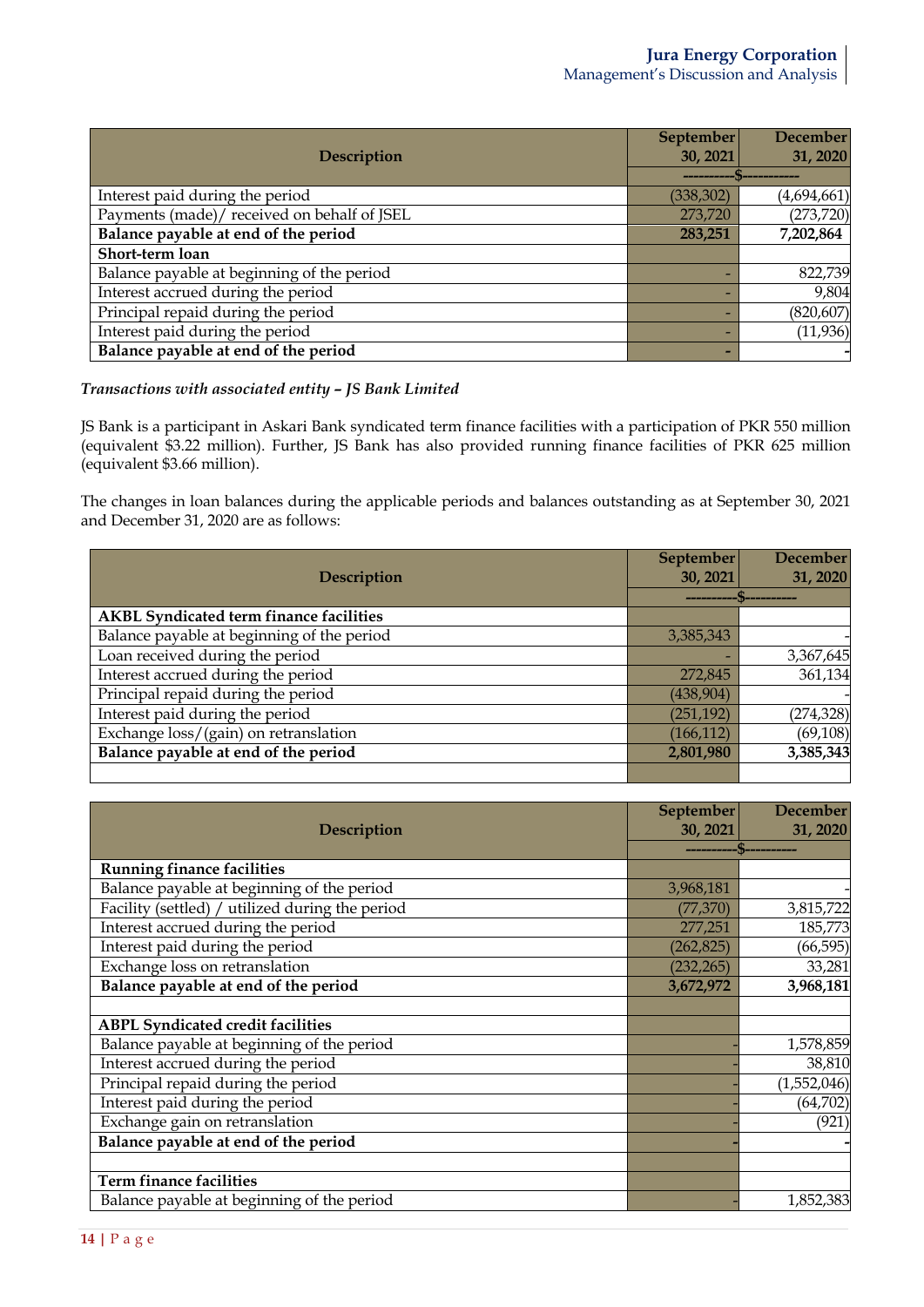|                                      | September | <b>December</b> |
|--------------------------------------|-----------|-----------------|
| Description                          | 30, 2021  | 31, 2020        |
|                                      |           |                 |
| Interest accrued during the period   |           | 49,877          |
| Principal repaid during the period   |           | (1,822,783)     |
| Interest paid during the period      |           | (78, 970)       |
| Exchange gain on retranslation       |           | (507)           |
| Balance payable at end of the period |           |                 |

### *Key management personnel*

| <b>Description</b>               | Three months ended |           | Nine months ended |                  |
|----------------------------------|--------------------|-----------|-------------------|------------------|
|                                  | <b>September</b>   | September | <b>September</b>  | <b>September</b> |
|                                  | 30, 2021           | 30, 2020  | 30, 2021          | 30, 2020         |
|                                  |                    |           |                   |                  |
| Management salaries and benefits | 140,962            | 71,100    | 370,875           | 208,400          |
| Directors' fees and compensation | 23,021             | 22,189    | 116,318           | 66,362           |
| Total                            | 163,983            | 93,289    | 487,193           | 274,762          |

# **Future Outlook**

The Company's capital expenditure program for 2021 includes:

- development of Zainab gas and condensate discovery in Badin IV North block;
- drilling of one exploration well in the Badin IV South exploration license; and
- drilling of one exploration well in the Guddu exploration license.

This capital expenditure program is expected to be funded through available cash and internal cash generation. In the near future, the Company expects the commencement of commercial production from Zainab gas and condensate discovery in Badin IV North block. The Company's future outlook is also dependent on the expected extension in the terms of expired licenses and leases. The management believes that these extensions will be granted in the ordinary course of business.

### **Impact of change in International oil prices on wellhead gas prices in Pakistan**

In early March 2020 and upto February 2021, the global crude oil prices experienced multi-decade lows coupled with extreme levels of volatility driven primarily by the unprecedented demand shock due to COVID-19. The crude oil prices have recovered significantly since March 2021.

In Pakistan, the price for gas purchased by the GoP is based on a formula and linked to the international prices for a basket of imported Arabian and Persian Gulf crude oil ("Basket of Crude"). Prices are based upon a baseline of 1,000 Btu/Scf. If the gas which is sold has a Btu content which is less than or greater than 1,000 Btu/Scf, the price is proportionately decreased or increased, respectively.

The wellhead gas price in Pakistan is determined by applying step up discounting using various slabs under the different applicable petroleum policies to the C&F price of the Basket of Crude. The basket will reflect the actual mix of imported crude oils in the previous six months (January to June and July to December) in Pakistan as notified by the Ministry of Petroleum and Natural Resources, Government of Pakistan. Each discounting table under a policy has a predetermined C&F floor and ceiling price. The discount table is designed to provide maximum benefit to the seller for a lower C&F price. As the C&F price increases the applicable discount also increases until the C&F price reaches the ceiling price. The discounts applicable to the C&F price under various slabs range from 0% to 90%. No benefit is provided to the seller if the C&F price is higher than the ceiling price. The applicable floor and ceiling prices vary for each petroleum policy.

As a result of the formula used for calculating the price for gas purchased by the GoP, decreases in international oil prices do not proportionately reduce the price for gas purchased by the GoP. For example, a 40% reduction in international crude oil pricing from \$50/Bbl to \$30/Bbl will result in a 5 - 25% decrease in the price for gas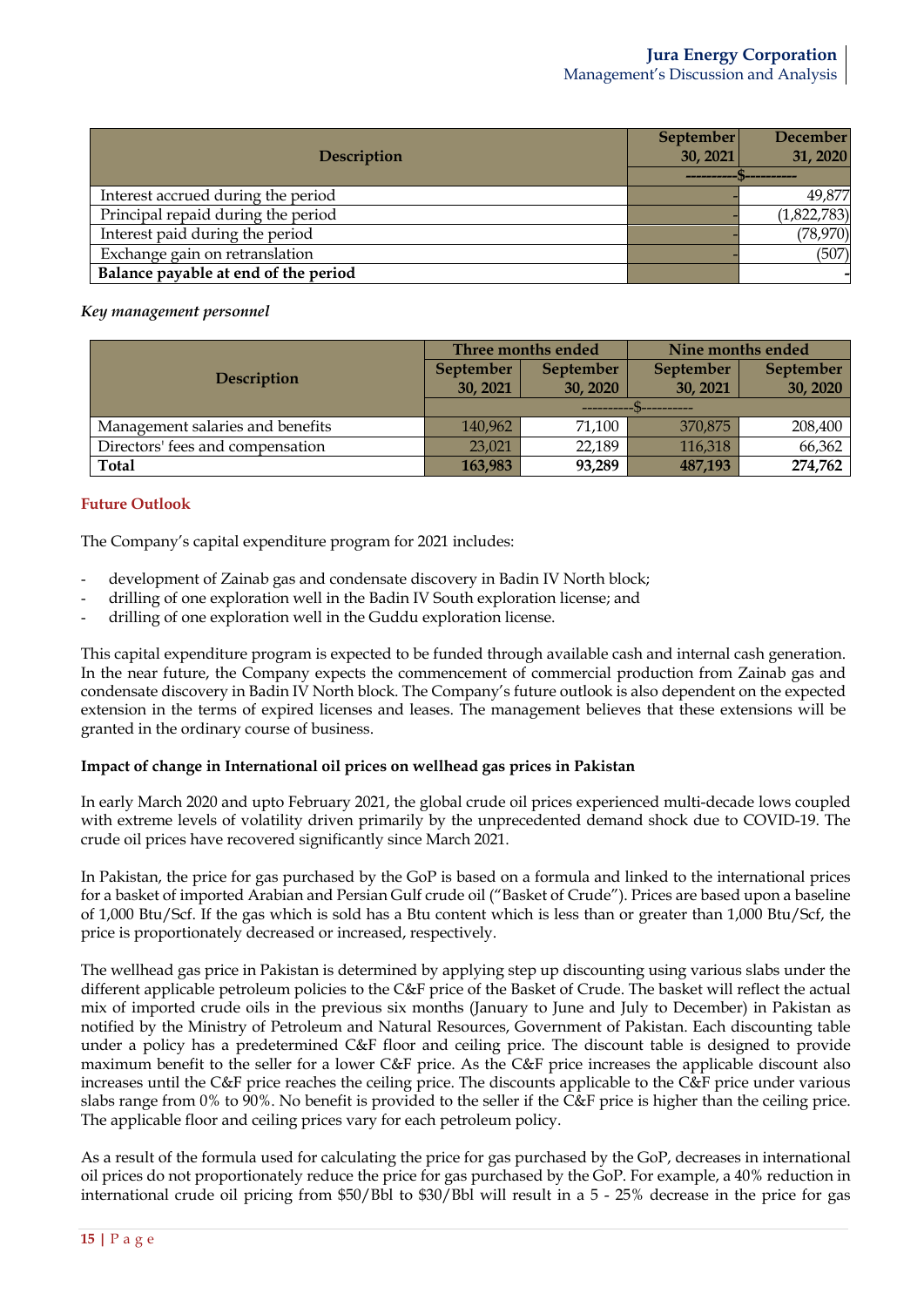purchased by the GoP under various applicable petroleum policies. Petroleum Policy, 2012 has the highest ceiling price and, accordingly, gas prices under this policy are the most impacted by a reduction in international oil prices. The applicability of particular petroleum policy to wellhead gas pricing for a discovery depends upon timing of drilling and commencement of production from the discovery area.

### **Significant Accounting Policies**

The accounting policies adopted in the preparation of Company's condensed consolidated interim financial statements for the three and nine months ended September 30, 2021 are consistent with those followed in the preparation of the Company's consolidated annual audited financial statements for the year ended December 31, 2020.

### **Critical Accounting Estimates and Judgments**

The preparation of Company's condensed consolidated interim financial statements for the three and nine months ended September 30, 2021 in conformity with approved accounting standards requires the use of certain critical accounting estimates. It also requires management to exercise its judgement in the process of applying the Company's accounting policies. Estimates and judgments are continually evaluated and are based on historical experience including the expectation of future events that are believed to be reasonable under the circumstances. Estimates and judgements made by the management in the preparation of Company's condensed consolidated interim financial statements are the same as those used in the preparation of Company's consolidated annual audited financial statements for the year ended December 31, 2020.

In March 2020, the World Health Organization declared a global pandemic following the emergence and rapid spread of a novel strain of coronavirus ("COVID-19"). COVID-19 continues to impact worldwide demand for crude oil and therefore global commodity markets. Price volatility remains largely due to market sensitivity to COVID-19 related news including vaccine breakthroughs and rollouts, and the resurgence of COVID-19 cases and developing variants of concern. The continued impact on capital and financial markets on a macro-scale present uncertainty and risk with respect to the Company's performance, and estimates and assumptions used in the preparation of its financial results.

#### **Financial Risk Management**

#### **Financial risk factors**

The Company's activities expose it to a variety of financial risks: market risk (including currency risk, fair value interest rate risk, cash flow interest rate risk and price risk), credit risk and liquidity risk. The Company's overall risk management program focuses on the unpredictability of financial markets and seeks to minimize potential adverse effects on the Company's financial performance. Risk management is carried out by the Board. The Board provides risk management guidance covering specific areas such as foreign exchange risk, interest rate risk, credit risk and investment of excess liquidity. Market risk

(i) Currency risk

Currency risk is the risk that the fair value or future cash flows of a financial instrument will fluctuate because of changes in foreign exchange rates. Currency risk arises mainly from future commercial transactions or receivables and payables that exist due to transactions in foreign currencies.

(ii) Other price risk

Other price risk represents the risk that the fair value or future cash flows of a financial instrument will fluctuate because of changes in market prices (other than those arising from interest rate risk or currency risk), whether those changes are caused by factors specific to the individual financial instrument or its issuer, or factors affecting all similar financial instruments traded in the market. The Company does not have any financial instrument exposed to other price risk.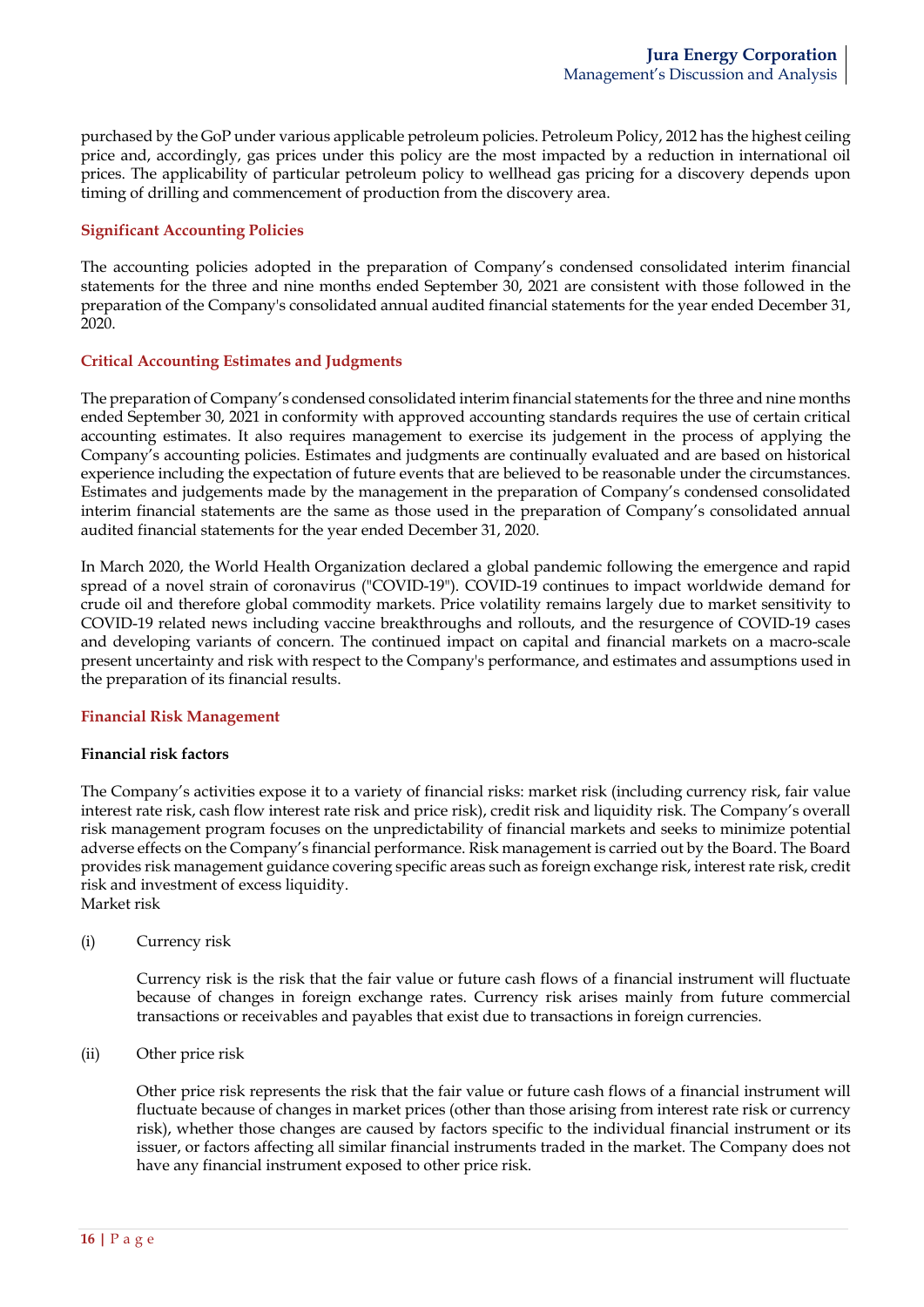#### (iii) Interest rate risk

Interest rate risk represents the risk that the fair value or future cash flows of a financial instrument will fluctuate because of changes in market interest rates.

(iv) Credit risk

Credit risk is the risk of financial loss to JEC, if a counterparty to a product sales contract or financial instrument fails to meet its contractual obligations. JEC is exposed to credit risk with respect to its cash and cash equivalents, restricted cash and accounts and other receivables. However, the default risk is considered very low for all of the Company's financial instruments due to the external credit ratings of its counterparties. Majority of the Company's trade receivables relate to the sale of natural gas to Sui Southern Gas Company Limited ("SSGCL"), a state-owned gas transmission company.

(v) Liquidity risk

Liquidity risk is the risk that an entity will encounter difficulty in meeting obligations associated with financial liabilities. The Company follows an effective cash management and planning protocol to ensure availability of funds, and to take appropriate measures for new requirements.

This interim MD&A does not include all financial risk management information and disclosures required in the annual MD&A and should be read in conjunction with the Company's consolidated annual audited financial statements and annual MD&A for the years ended December 31, 2021 and 2020.

#### **Fair value of financial assets and liabilities**

The fair value of financial assets and liabilities is determined using different levels defined as follows:

- Quoted prices (unadjusted) in active markets for identical assets or liabilities (Level 1).
- Inputs other than quoted prices included within level 1 that are observable for the asset or liability, either directly (that is, as prices) or indirectly (that is, derived from prices) (Level 2).
- Inputs for the asset or liability that are not based on observable market data (that is unobservable inputs) (Level 3).

The fair value of cash and cash equivalents, restricted cash, accounts and other receivables and accounts payable and accrued liabilities approximate their carrying amount due to the short-term nature of the instruments.

The fair value of borrowings and amounts due to related parties approximates their carrying value as the interest rates charged on these instruments is comparable to the prevailing interest rates.

#### **Risk Factors**

The business of exploring for, developing and producing oil and gas reserves is inherently risky. The Company will face numerous and varied risks which may prevent it from achieving its goals. The Company's actual exploration and operating results may be very different from those expected as at the date of this MD&A. Also, see "Risk Factors" in the Company's Annual Information Form for the year ended December 31, 2020 for a further description of the risks and uncertainties associated with the Company's business and recovery of its oil and gas reserves and resources.

#### *Volatility of Crude oil prices*

In Pakistan, the price for gas purchased by the GoP is based on a formula linked to the international prices for a basket of Arabian and Persian Gulf crude oil imported into Pakistan. Crude oil prices are affected by, among other things, global economic health and global economic growth, pipeline constraints, regional and international supply and demand imbalances, political developments, compliance or non-compliance with quotas agreed upon by OPEC members, decisions by OPEC not to impose quotas on its members, access to markets for crude oil, and weather.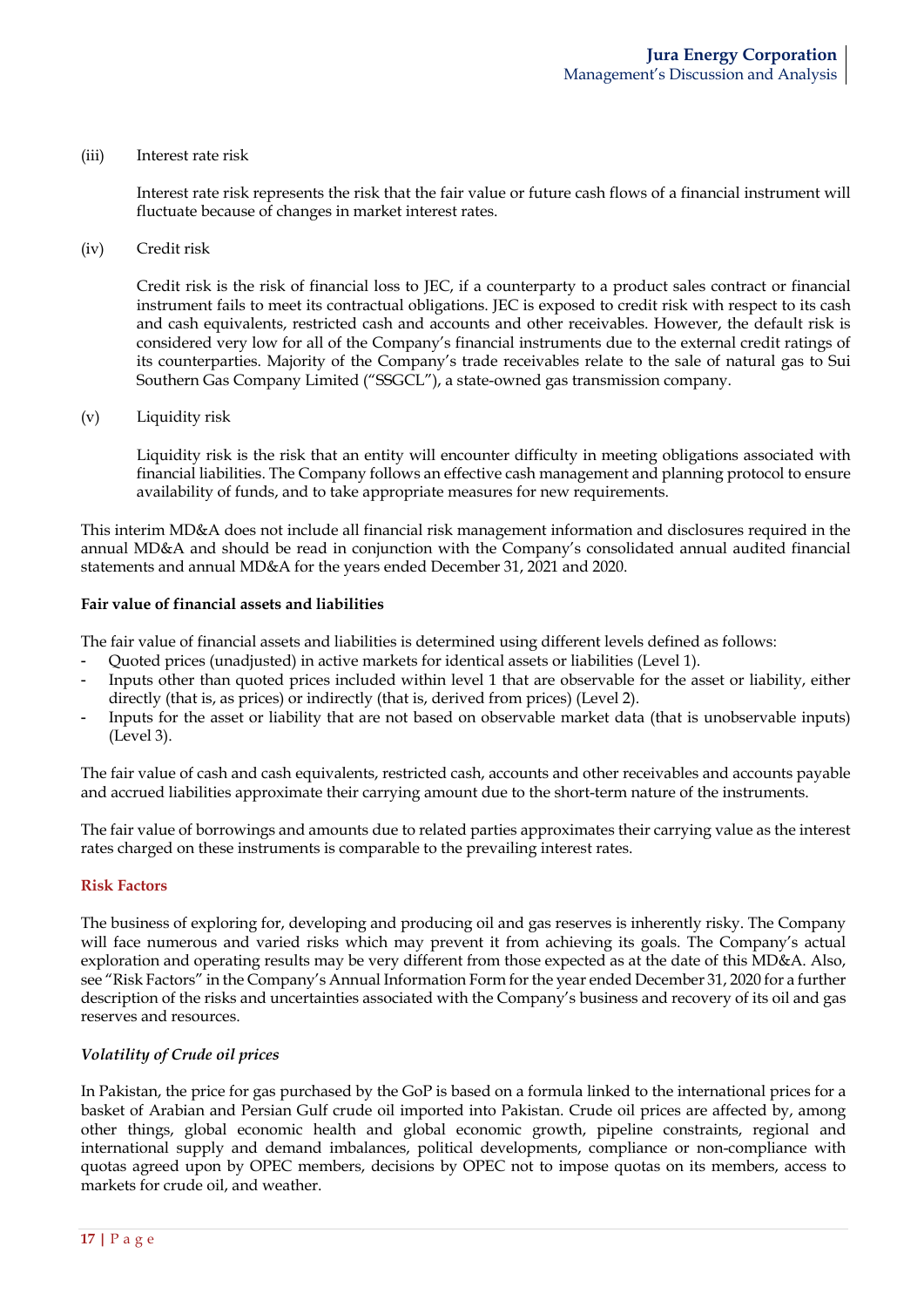Through the latter half of 2014 and into the latter half of 2016 and in the first half of 2020, world oil prices have declined significantly. A prolonged period of low and/or volatile prices could affect the value of Company's oil and gas properties and the level of spending on growth projects and could result in the curtailment of production from some properties and/or the impairment of that property's carrying value. Accordingly, low crude oil, could have a material adverse effect on Company's business, financial condition, reserves, and may also lead to further impairment of assets.

### *COVID-19 Global Pandemic*

The current outbreak of COVID-19, and any future emergence and spread of similar pathogens, could have an adverse impact on global economic conditions. Additionally, the Company's ability to continue its oil and gas exploration and production without disruption, as well as potential adverse impacts on the operations of the Company's suppliers, contractors and service providers, may impact the operation and results of the Company in the immediate term and in the event of prolonged disruptions associated with the outbreak.

The COVID-19 outbreak and corresponding responses from governmental authorities have resulted and may continue to result in, among other things: increased volatility in financial markets and foreign currency exchange rates; disruptions to global supply chains; adverse effects on the health and safety of the Company's workforce, or guidelines or restrictions to protect health and safety of such workforces, rendering employees unable to work or travel; temporary operational restrictions; and an overall slowdown in the global economy. In particular, the COVID-19 pandemic has resulted in, and may continue to result in, a reduction in the demand for, and prices of, crude oil and natural gas. A prolonged period of decreased demand for, and prices of, these commodities could also result in the Company voluntarily curtailing or shutting in production, which could adversely impact the Company's business, financial condition and results of operations. The full extent of the risks surrounding the severity and timing of the COVID-19 pandemic is continually evolving and is not fully known at this time; therefore, there is significant risk and uncertainty which may have a material and adverse effect on Jura's operations. The risks disclosed elsewhere in this MD&A may be exacerbated as a result of the COVID-19 pandemic.

In accordance with the government guidelines and to limit the risk and transmission of COVID-19, the Company has implemented mandatory self-quarantine policies, travel restrictions, enhanced cleaning and sanitation measures, and social distancing measures, including directing the vast majority of its office staff and certain nonessential field staff to work from home. The Company believes that it can maintain safe operations with these pandemic-related procedures and protocols in place. Additionally, in order to prevent and/or minimize any COVID-19 outbreak at field sites, the operators have implemented additional measures as part of their pandemic response, including changes to crew size and shift durations, screening measures prior to allowing field access to employees and staff, and mandating the use of masks and other measures to ensure continued safe and reliable operations.

### *Obtaining financing*

The Company is in the growth phase of its oil and gas operations with limited revenues from three properties and the majority of its properties are in exploration and development stage. There can be no assurance of its ability to develop and operate its projects profitably. The Company has been historically dependent upon the financial support from its shareholders to provide the finance needed to fund its operations, but the Company cannot assure that the shareholders will continue to do so. The Company's ability to continue in business depends upon its continued ability to obtain significant financing from internal as well as external sources and the success of its exploration efforts and any production efforts resulting therefrom. Any reduction in its ability to raise finance in the future would force the Company to reallocate funds from other planned uses and could have a significant negative effect on its business plans and operations, including its ability to continue its current development and exploration activities.

### *Commercial Risk*

In order to assign recoverable resources of oil and gas, the Company must establish a development plan consisting of one or more projects. In-place quantities for which a feasible project cannot be defined using established technology or technology under development are classified as unrecoverable. In this context, "technology under development" refers to technology that has been developed and verified by testing as feasible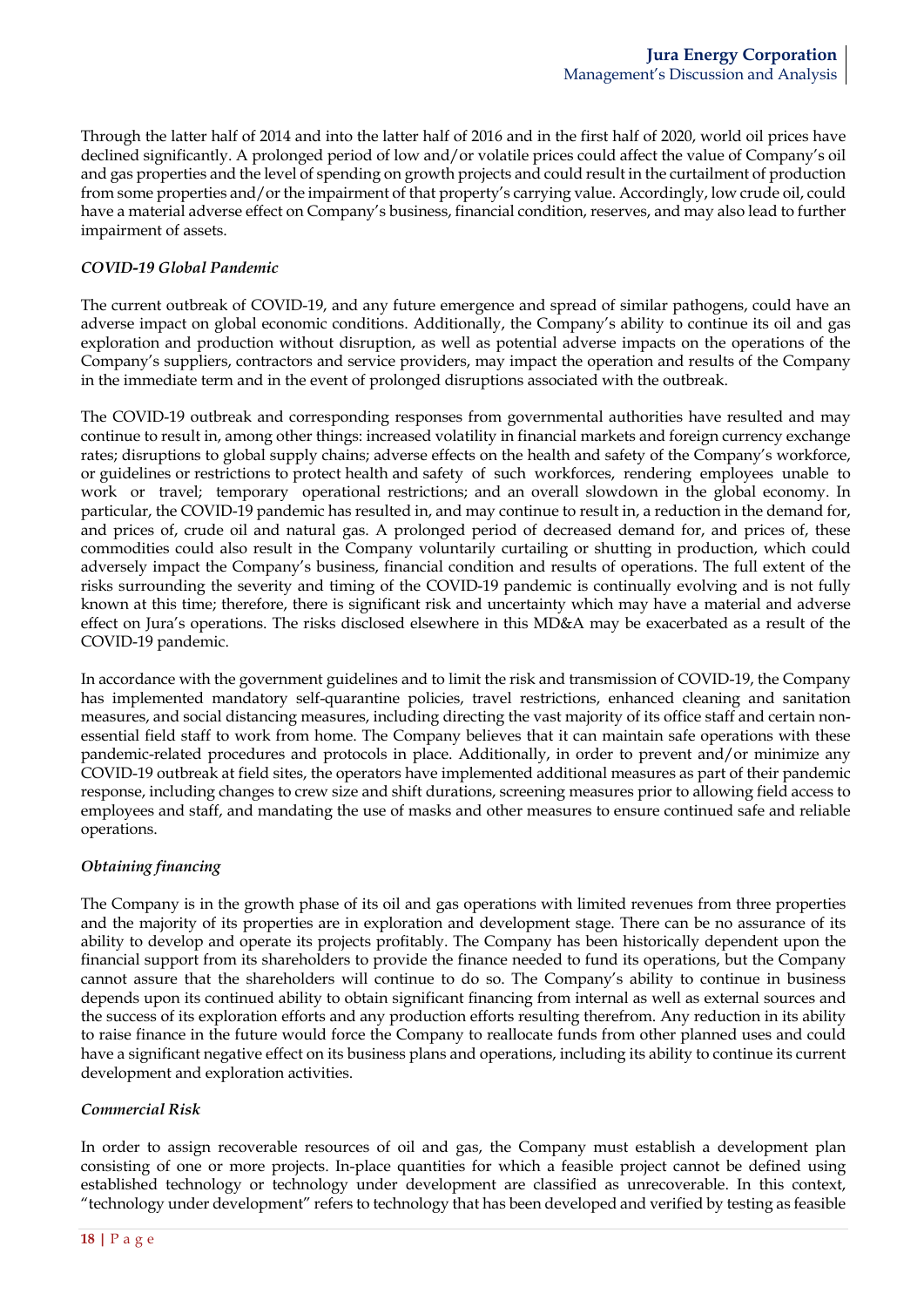for future commercial applications to the subject reservoir. In the early stage of exploration or development, as is the case for the Company, project definition will not be of the detail expected in the later stages of maturity. In most cases, recovery efficiency will be largely based on analogous projects.

Estimates of recoverable quantities are stated in terms of the sales products derived from a development program, assuming commercial development. It must be recognized that reserves, contingent resources and prospective resources involve different risks associated with achieving commerciality. The likelihood that a project will achieve commerciality is referred to as the "chance of commerciality." The chance of commerciality varies in different categories of recoverable resources as follows:

*Reserves***:** To be classified as reserves, estimated recoverable quantities must be associated with a project(s) that has demonstrated commercial viability. Under the fiscal conditions applied in the estimation of reserves, the chance of commerciality is effectively 100%.

*Contingent Resources***:** Not all technically feasible development plans will be commercial. The commercial viability of a development project is dependent on the forecast of fiscal conditions over the life of the project. For contingent resources, the risk component relating to the likelihood that an accumulation will be commercially developed is referred to as the "chance of development." For contingent resources, the chance of commerciality is equal to the chance of development.

*Prospective Resources***:** Not all exploration projects will result in discoveries. The chance that an exploration project will result in the discovery of petroleum is referred to as the "chance of discovery." Thus, for an undiscovered accumulation, the chance of commerciality is the product of two risk components -- the chance of discovery and the chance of development.

### *Exploration Risk*

Oil and gas exploration involves a high degree of risk. These risks are more acute in the early stages of exploration. The Company's exploration expenditures may not result in new discoveries of oil or gas in commercially viable quantities. It is difficult to project the costs of implementing an exploratory drilling program due to the inherent uncertainties of drilling in unknown formations, the costs associated with encountering various drilling conditions, such as over pressured zones and tools lost in the hole, and changes in drilling plans and locations as a result of prior exploratory wells or additional seismic data and interpretations thereof. If exploration costs exceed estimates, or if exploration efforts do not produce results that meet expectations, exploration efforts may not be commercially successful, which could adversely impact the ability to generate revenues from operations.

# *Operational Risk*

If the Company's operations are disrupted and/or the economic integrity of its projects is threatened for unexpected reasons, business may experience a setback. These unexpected events may be due to technical difficulties, operational difficulties including floods which impact the production, transport or sale of products, geographic and weather conditions, the extent of the outbreak of COVID-19 in Pakistan and related responses by governmental authorities, business reasons or otherwise. Because the Company is in its early stages of development, it is particularly vulnerable to these events. Prolonged problems may threaten the commercial viability of operations.

### *Development Risk*

To the extent that the Company succeeds in discovering oil and/or gas, reserves may not be capable of production levels projected or in sufficient quantities to be commercially viable. On a long-term basis, the Company's viability depends on the ability to find or acquire, develop and commercially produce additional oil and gas reserves. Without the addition of reserves through exploration, acquisition or development activities, reserves and production will decline over time as reserves are produced. Future reserves will depend not only on the ability to develop then-existing properties, but also on the ability to identify and acquire additional suitable producing properties or prospects, to find markets for the oil and natural gas developed and to effectively distribute production into markets. Future oil and gas exploration may involve unprofitable efforts, not only from dry wells, but from wells that are productive but do not produce sufficient net revenues to return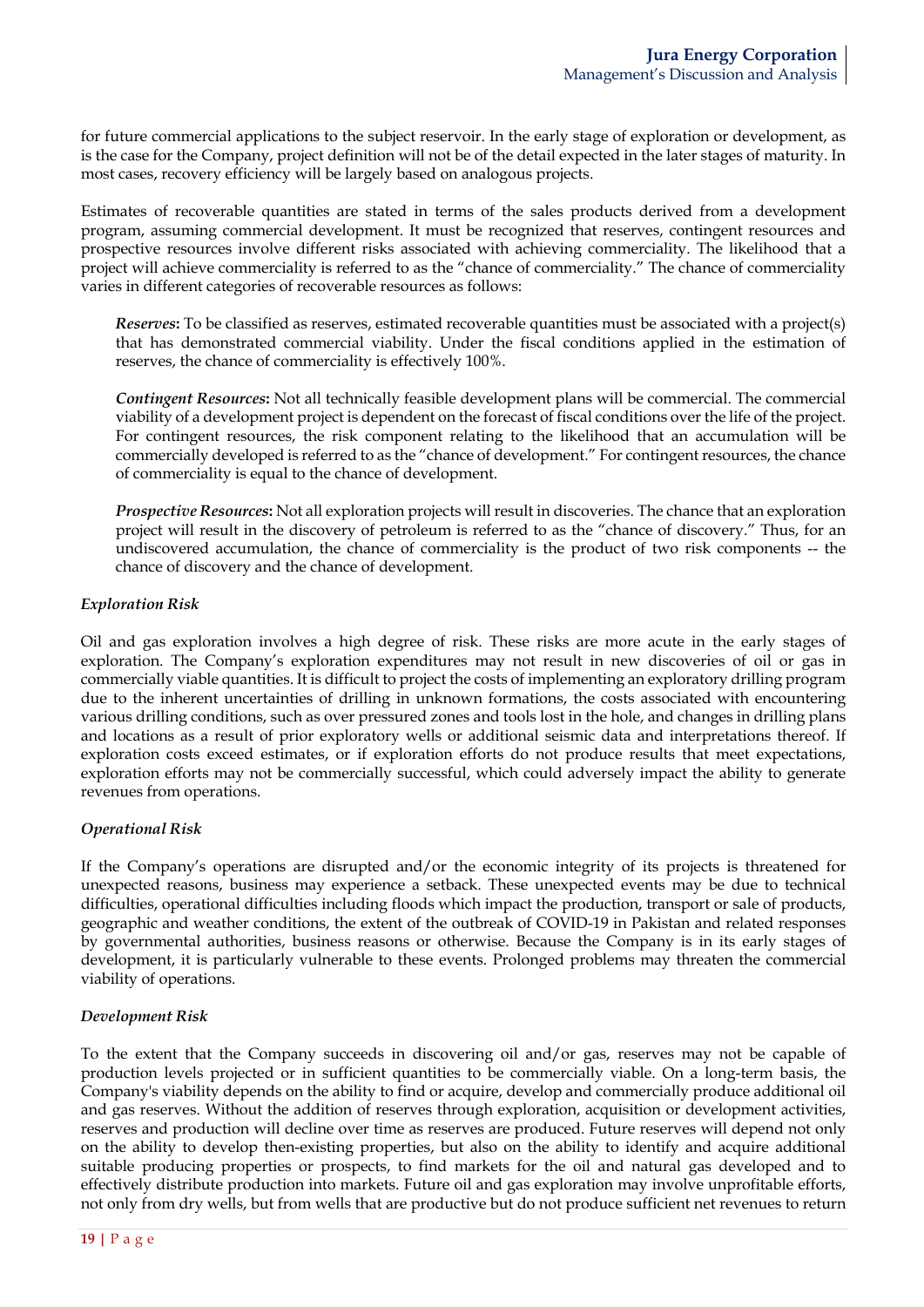a profit after drilling, operating and other costs. Completion of a well does not assure a profit on the investment or recovery of drilling, completion and operating costs. In addition, drilling hazards or environmental damage could greatly increase the cost of operations, and various field operating conditions may adversely affect the production from successful wells. These conditions include delays in obtaining governmental approvals or consents, shut-downs of connected wells resulting from extreme weather conditions, problems in storage and distribution and adverse geological and mechanical conditions. While the Company will endeavor to effectively manage these conditions, it may not be able to do so optimally, and will not be able to eliminate them completely in any case. Therefore, these conditions could diminish revenue and cash flow levels and result in the impairment of oil and gas interests.

# *Drilling Risks*

There are risks associated with the drilling of oil and gas wells, including encountering unexpected formations or pressures, premature declines of reservoirs, blow-outs, craterings, sour gas releases, fires, spills or natural disasters. The occurrence of any of these and other events could significantly reduce revenues or cause substantial losses, impairing future operating results. The Company may become subject to liability for pollution, blow-outs or other hazards. The Company obtains insurance with respect to these hazards, but such insurance has limitations on liability that may not be sufficient to cover the full extent of such liabilities. The payment of such liabilities could reduce the funds available to the Company or could, in an extreme case, result in a total loss of properties and assets. Moreover, the Company may not be able to maintain adequate insurance in the future at rates that are considered reasonable. Oil and gas production operations are also subject to all the risks typically associated with such operations, including the premature decline of reservoirs and the invasion of water into producing formations.

### *Environmental Risks*

All phases of the oil and gas business present environmental risks and hazards and are subject to environmental regulation pursuant to a variety of international conventions and federal, provincial and municipal laws and regulations. Environmental legislation provides for, among other things, restrictions and prohibitions on spills, releases or emissions of various substances produced in association with oil and gas operations. The legislation also requires that wells and facility sites be operated, maintained abandoned and reclaimed to the satisfaction of applicable regulatory authorities. Compliance with such legislation can require significant expenditures and a breach may result in the imposition of fines and penalties, some of which may be material. Environmental legislation is evolving in a manner that may result in stricter standards and enforcement, larger fines and liability and potentially increased capital expenditures and operating costs. The discharge of oil, natural gas or other pollutants into the air, soil or water may give rise to liabilities to foreign governments and third parties and may require the Company to incur costs to remedy such discharge. The application of environmental laws to the Company's business may cause it to curtail production or increase the costs of production, development or exploration activities.

### *Operations*

Operations are subject to all of the risks frequently encountered in the development of any business, including control of expenses, the business disruption due to COVID-19 pandemic and other difficulties, complications and delays, as well as those risks that are specific to the oil and gas industry.

### *Reserve Estimates*

The Company makes estimates of oil and gas reserves, upon which it bases financial projections. The Company makes these reserve estimates using various assumptions, including assumptions as to oil and gas prices, drilling and operating expenses, capital expenditures, taxes and availability of funds. Some of these assumptions are inherently subjective, and the accuracy of reserve estimates relies in part on the ability of the management team, engineers and other advisers to make accurate assumptions. Economic factors beyond the Company's control, such as interest rates and exchange rates, will also impact the value of reserves. The process of estimating oil and gas reserves is complex and requires the Company to make significant decisions and assumptions in the evaluation of available geological, geophysical, engineering and economic data for each property. As a result, reserve estimates will be inherently imprecise. Actual future production, oil and natural gas prices, revenues, taxes, development expenditures, operating expenses and quantities of recoverable oil and gas reserves may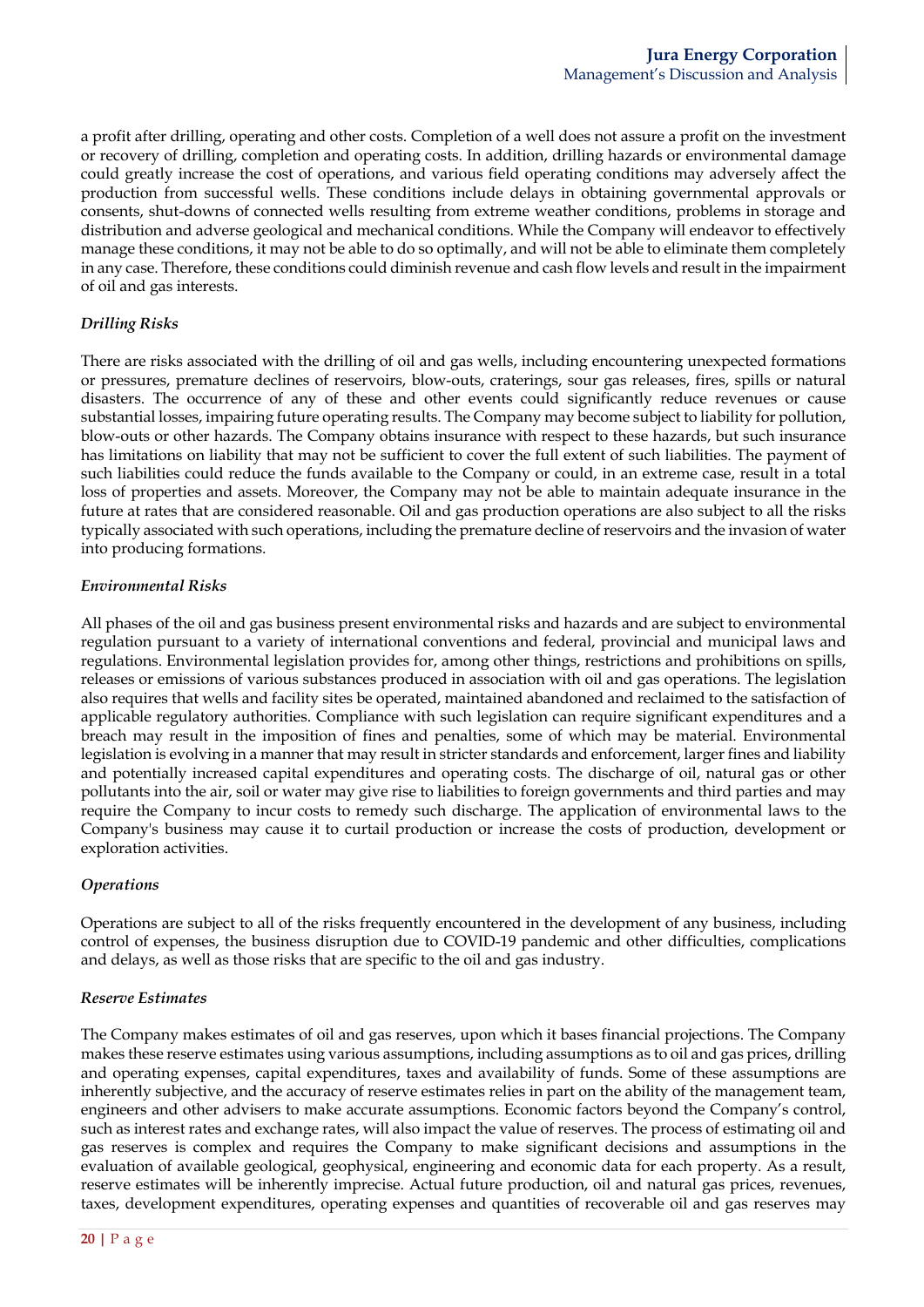vary substantially from those estimated. If actual production results vary substantially from reserve estimates, this could materially reduce revenues and result in the impairment of oil and gas interests.

### *Facilities*

Oil and gas exploration and development activities are dependent on the availability of drilling and related equipment, transportation, power and technical support in the particular areas where these activities will be conducted, and access to these facilities may be limited. To the extent that operations are conducted in remote areas, needed facilities may not be proximate to operations, which will increase expenses. Demand for such limited equipment and other facilities or access restrictions may affect the availability of such equipment to the Company and may delay exploration and development activities. The quality and reliability of necessary facilities may also be unpredictable and the Company may be required to make efforts to standardize facilities, which may entail unanticipated costs and delays. Shortages and/or the unavailability of necessary equipment or other facilities will impair activities, either by delaying activities, increasing costs or otherwise.

### *Operating Expenses*

Exploration, development, production, marketing (including distribution costs) and regulatory compliance costs (including taxes) substantially impact the net revenues derived from oil and gas produced. These costs are subject to fluctuations and variation in different locales in which the Company will operate, and the Company may not be able to predict or control these costs. If these costs exceed expectations, this may adversely affect results of operations. In addition, the Company may not be able to earn net revenue at predicted levels, which may impact the ability to satisfy any obligations.

### *Fluctuations in Operating Results can cause Share Price Decline*

The Company's operating results will likely vary in the future primarily from fluctuations in revenues and operating expenses, including the ability to produce the oil and gas reserves that are developed, expenses that are incurred, the prices of oil and gas in the commodities markets and other factors. If the results of operations do not meet the expectations of current or potential investors, the price of the Company's shares may decline.

#### *Decommissioning Costs*

The Company may become responsible for costs associated with abandoning and reclaiming wells, facilities and pipelines which are used for the production of oil and gas reserves. Abandonment and reclamation of these facilities and the costs associated therewith are often referred to as "decommissioning." If decommissioning is required before economic depletion of the properties or if estimates of the costs of decommissioning exceed the value of the reserves remaining at any particular time to cover such decommissioning costs, the Company may have to draw on funds from other sources to satisfy such costs. The use of other funds to satisfy such decommissioning costs could impair the ability to focus capital investment in other areas of the business.

### *Foreign Operations*

The oil and gas industry in Pakistan is not as efficient or developed as the oil and gas industry in Canada. As a result, exploration and development activities may take longer to complete and may be more expensive than similar operations in Canada. The availability of technical expertise, specific equipment and supplies may be more limited and such factors may subject international operations to economic and operating risks that may not be experienced in Canadian operations.

### *Risk to Information Technologies Systems and Cyber Security*

The Company may be negatively affected by cybersecurity incidents or other IT systems disruption. The Company relies heavily on its information technology systems including, without limitation, its networks, equipment, hardware, software, telecommunications, and other information technology (collectively "IT systems"), and the IT systems of its vendors and third-party service providers, to operate its business as a whole. Although the Company has not experienced any material losses to date relating to cybersecurity, or other IT systems disruptions, there can be no assurance that the Company will not incur such losses in the future. Despite the Company's efforts to mitigate IT systems security risks, the risk and exposure to these threats cannot be fully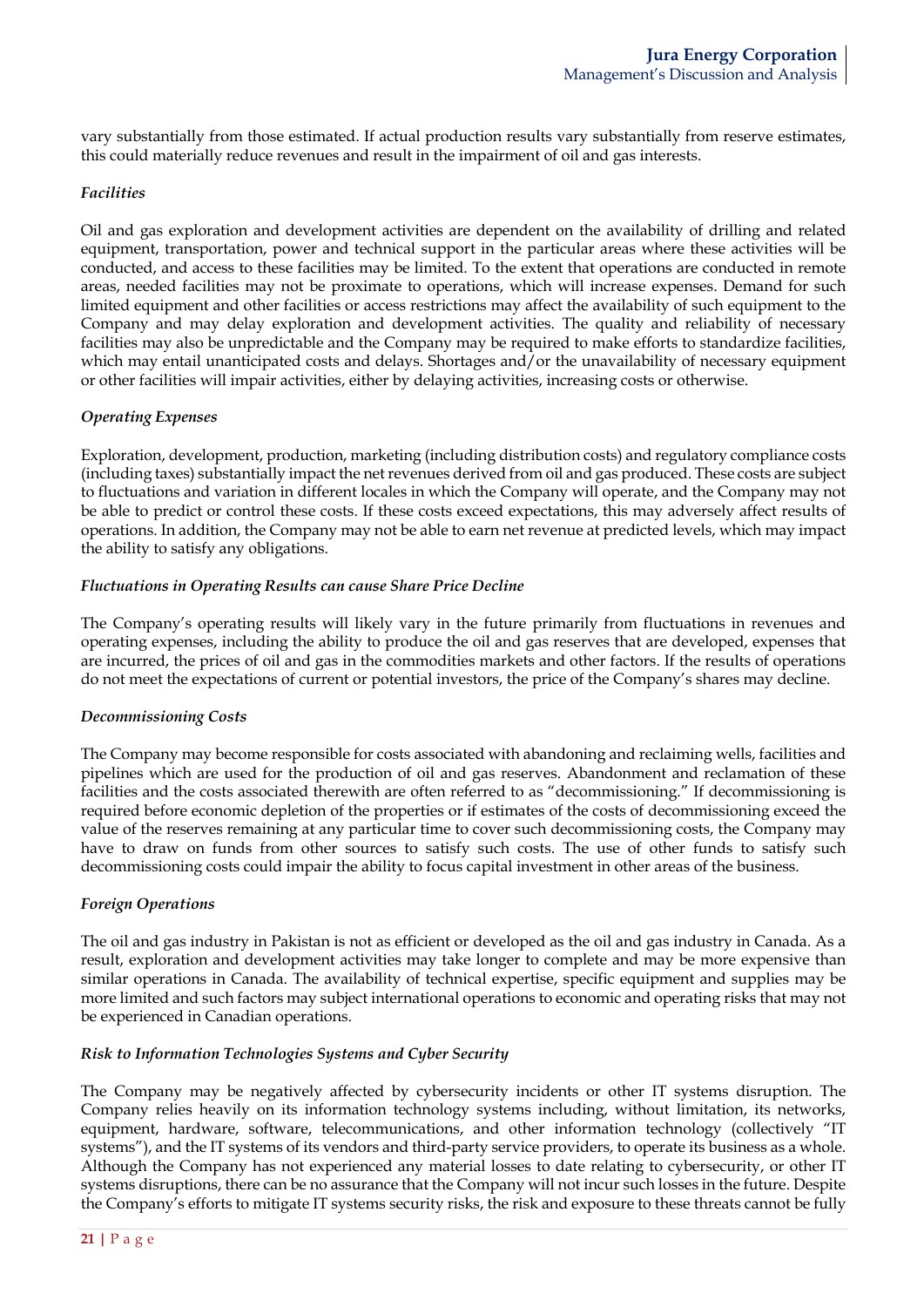mitigated because of, among other things, the evolving nature of cybersecurity threats. As a result, cybersecurity and the continued development and enhancement of controls, processes and practices designed to protect IT systems from cybersecurity threats remain a priority. As these threats continue to evolve, the Company may be required to spend additional resources to continue to modify or enhance protective measures or to investigate and remediate any cybersecurity vulnerabilities. Any cybersecurity incidents or other IT systems disruption could result in operational delays, destruction or corruption of data, security breaches, financial losses from remedial actions, the theft or other compromising of confidential or otherwise protected information, fines and lawsuits, or damage to the Company's reputation. Any such occurrence could have an adverse impact on the Company's financial condition and operations.

## *Local Legal, Political and Economic Factors*

Currently, the Company is undertaking its oil and gas activities exclusively in Pakistan. Exploration and production operations in foreign countries are subject to legal, political and economic uncertainties, including interference with private contract rights (such as privatization), extreme fluctuations in currency exchange rates, high rates of inflation, exchange controls, changes in tax rates and other laws or policies affecting environmental issues (including land use and water use), workplace safety, foreign investment, foreign trade, investment or taxation, as well as restrictions imposed on the oil and gas industry, such as restrictions on production, price controls and export controls. Political and economic instability could result in new governments or the adoption of new policies, laws or regulations that might assume a substantially more hostile attitude toward foreign investment, including imposing additional taxes. In an extreme case, such a change could result in termination of contract rights and expropriation of foreign-owned assets. Any changes in oil and gas or investment regulations and policies or a shift in political attitudes in Pakistan will be beyond the Company's control and may significantly hamper the ability to expand operations or operate the business at a profit.

### *Enforcement of Civil Liabilities*

Certain of the directors of the Company reside outside of Canada and, similarly, a majority of the assets of the Company are located outside of Canada. It may not be possible for investors to effect service of process within Canada upon directors not residing in Canada. It may also not be possible to enforce against the Company and certain of its directors' judgements obtained in Canadian courts predicated upon the civil liability provisions of applicable securities laws in Canada.

### *Penalties*

The Company's exploration, development, production and marketing operations are regulated under foreign federal, state and local laws and regulations. Under these laws and regulations, the Company could be held liable for personal injuries, property damage, site clean-up and restoration obligations or costs and other damages and liabilities. The Company may also be required to take corrective actions, such as installing additional safety or environmental equipment, which could require significant capital expenditures. Failure to comply with these laws and regulations may also result in the suspension or termination of operations and subject the Company to administrative, civil and criminal penalties, including the assessment of natural resource damages. The Company could be required to indemnify employees in connection with any expenses or liabilities that they may incur individually in connection with regulatory action against them. As a result of these laws and regulations, future business prospects could deteriorate and profitability could be impaired by costs of compliance, remedy or indemnification of employees, thus reducing profitability.

# *Competition for Exploration and Development Rights*

The oil and gas industry is highly competitive. This competition is increasingly intense as prices of oil and gas on the commodities markets have reduced significantly in recent years. Additionally, other companies engaged in the same line of business may compete with the Company from time to time in obtaining capital from investors. Competitors include larger, more established companies, which may have access to greater resources than the Company, may be more successful in the recruitment and retention of qualified employees and may conduct their own refining and petroleum marketing operations, which may give them a competitive advantage. In addition, actual or potential competitors may be strengthened through the acquisition of additional assets and interests.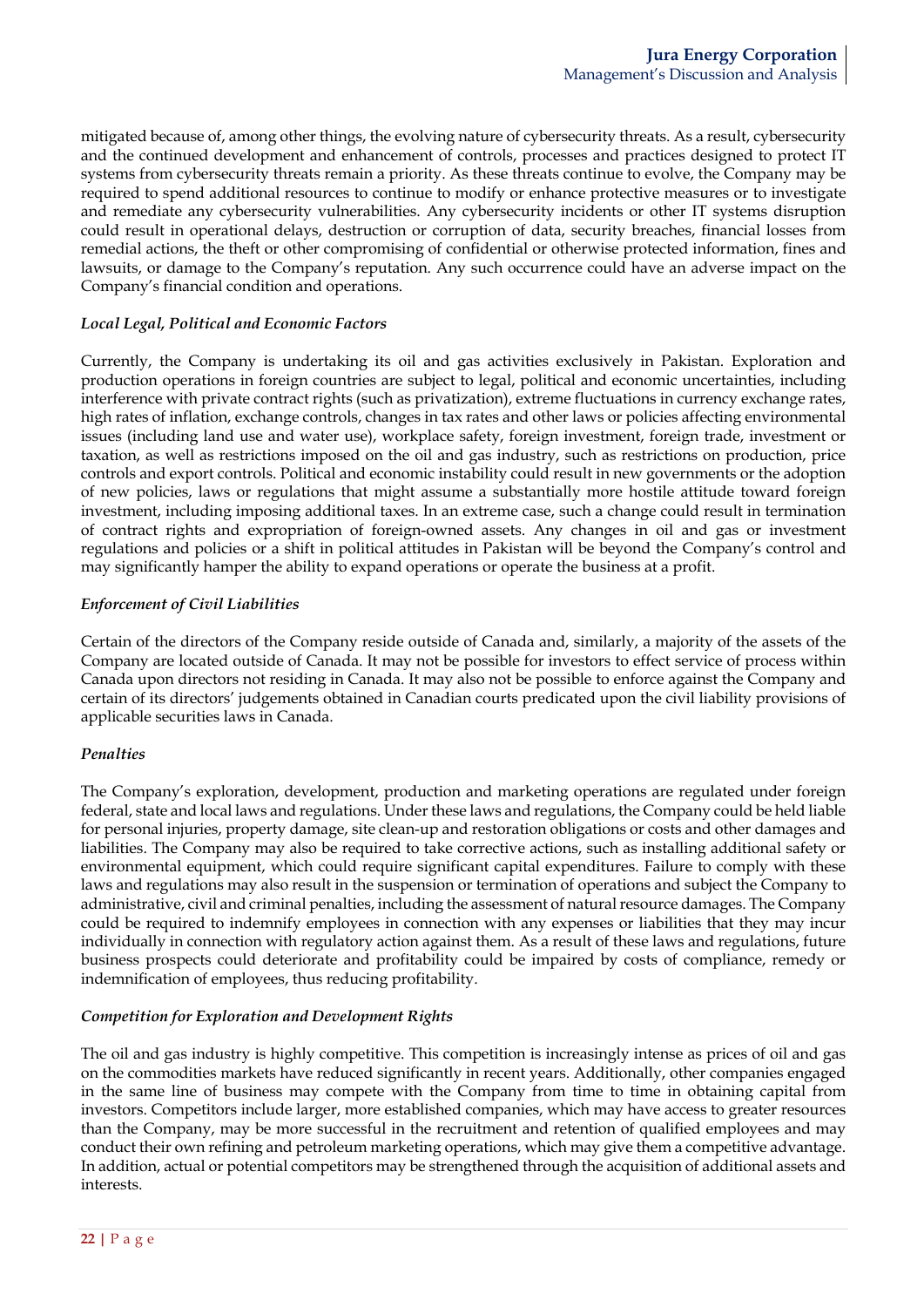# *Technology*

The Company relies on technology, including geographic and seismic analysis techniques and economic models, to develop reserve estimates and to guide exploration and development and production activities. The Company will be required to continually enhance and update its technology to maintain its efficacy and to avoid obsolescence. The costs of doing so may be substantial and may be higher than the costs that are anticipated for technology maintenance and development. If the Company is unable to maintain the efficacy of the technology, the ability to manage the business and to compete may be impaired. Further, even if technical effectiveness is maintained, the technology may not be the most efficient means of reaching objectives, in which case higher operating costs may be incurred than if the technology was more efficient.

### *Foreign Currency Exchange Rate Fluctuation*

The Company may sell oil and gas production under agreements that may be denominated in United States dollars or other foreign currencies. Many of the operational and other expenses incurred will be paid in the local currency of the country containing the operations. As a result, the Company will be exposed to currency exchange rate fluctuation and translation risk when local currency (Pakistan Rupee or Canadian Dollar) financial transactions are translated to United States dollars. This may have a significant effect on profitability between periods.

### *Exchange Controls*

Foreign operations may require funding if their cash requirements exceed operating cash flow. To the extent that funding is required, there may be exchange controls limiting such funding or adverse tax consequences associated with such funding. In addition, taxes and exchange controls may affect the dividends received from foreign subsidiaries. Exchange controls may prevent transferring funds abroad.

#### *Insurance*

Involvement in the exploration for and development of oil and gas properties may result in the Company becoming subject to liability for pollution, blow-outs, property damage, personal injury or other hazards. Any insurance that the Company may obtain may have limitations on liability that may not be sufficient to cover the full extent of such liabilities. In addition, such risks may not, in all circumstances, be insurable or, in certain circumstances, the Company may choose not to obtain insurance to protect against specific risks due to the high premiums associated with such insurance or for other reasons. The payment of such uninsured liabilities would reduce funds available. If the Company suffers a significant event or occurrence that is not fully insured, or if the insurer of such event is not solvent, the Company could be required to divert funds from capital investment or other uses towards covering the liability for such events.

### *Attracting and Retaining Talented Personnel*

The Company's success depends in large measure on the abilities, expertise, judgement, discretion, integrity and good faith of management and other personnel in conducting the business of the Company. The Company has a small management team and the loss of any of these individuals or the inability to attract suitably qualified staff could materially adversely impact the business. The Company may also experience difficulties in certain jurisdictions in efforts to obtain suitably qualified staff and in retaining staff who are willing to work in that jurisdiction. The Company's success will depend on the ability of management and employees to interpret market and geological data successfully and to interpret and respond to economic, market and other business conditions in order to locate and adopt appropriate investment opportunities, monitor such investments and ultimately, if required, successfully divest such investments. Further, key personnel may not continue their association or employment with the Company, which may not be able to find replacement personnel with comparable skills. The Company has sought to and will continue to ensure that management and any key employees are appropriately compensated; however, their services cannot be guaranteed. If the Company is unable to attract and retain key personnel, business may be adversely affected.